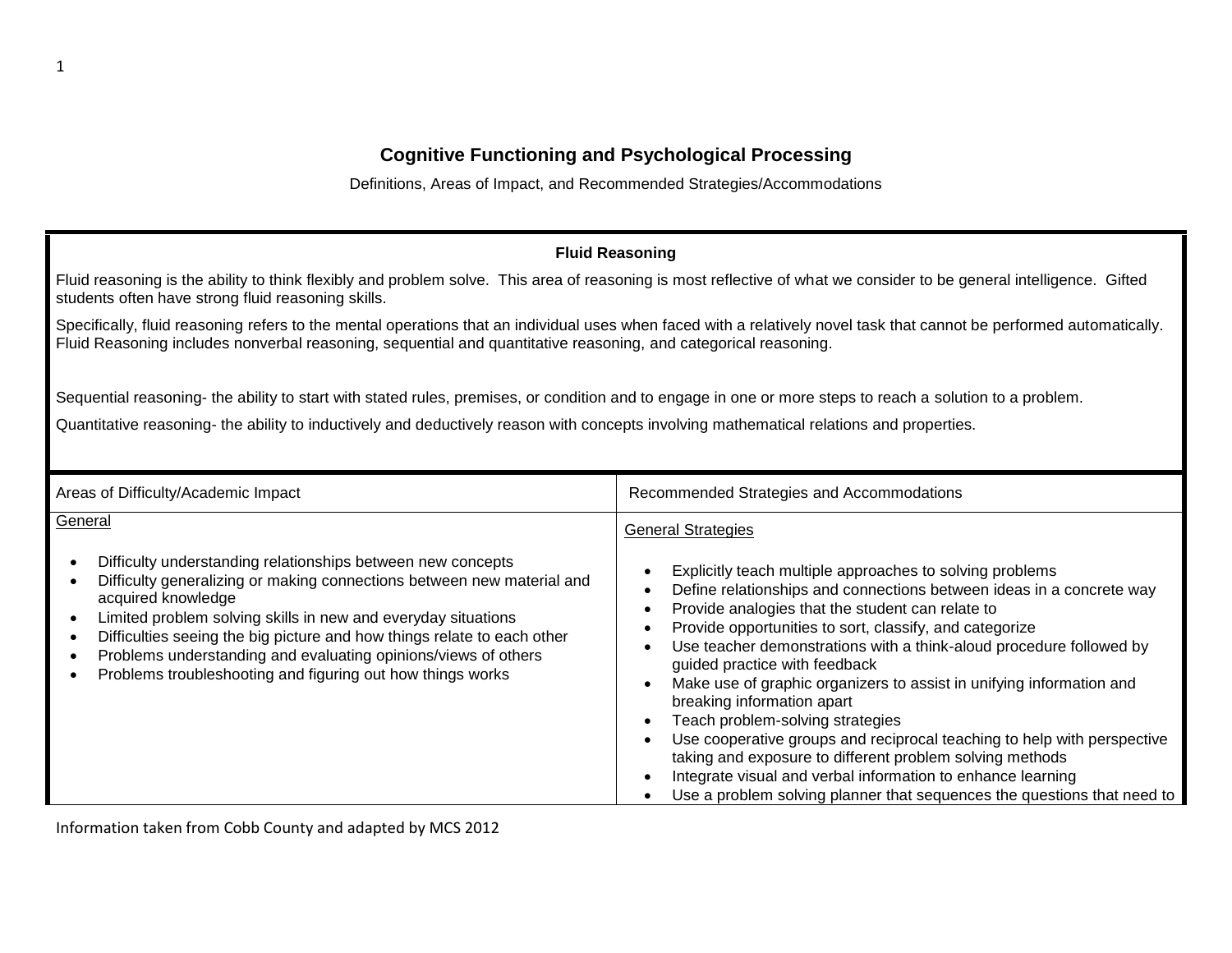|                                                                                                                                                                                                                                                                                                                                                                                | be asked when approaching a problem                                                                                                                                                                                                                                                                                                                                                                                                                                                                                                                                                                                                                                                                                                       |
|--------------------------------------------------------------------------------------------------------------------------------------------------------------------------------------------------------------------------------------------------------------------------------------------------------------------------------------------------------------------------------|-------------------------------------------------------------------------------------------------------------------------------------------------------------------------------------------------------------------------------------------------------------------------------------------------------------------------------------------------------------------------------------------------------------------------------------------------------------------------------------------------------------------------------------------------------------------------------------------------------------------------------------------------------------------------------------------------------------------------------------------|
| Math<br>Problems with a variety of concepts including number sense, estimation,<br>fractions, integers, etc.<br>Difficulty in applying math skills in different areas.<br>$\bullet$<br>Difficulty with determining the best solution to a word problem<br>Difficulty representing a problem in an equation<br>Difficulty representing numbers or problems in a variety of ways | <b>Math Strategies</b><br>Model problem solving through talking aloud<br>Teach math mnemonic strategies that specifically identify the steps for<br>solving problems<br>Teach patterns and relationships such as skip-counting or patterns on<br>$\bullet$<br>100s chart to help learn multiplication facts<br>Attach number-line to desk to help with number sense and pattern<br>$\bullet$<br>recognition<br>Specifically teach the way a number or problem can be represented<br>$\bullet$<br>Provide manipulatives in order to help make information concrete and less<br>abstract<br>Have students explain their strategies when problem solving to expand<br>solving options<br>Require the student to show their work<br>$\bullet$ |
| <b>Reading/Reading Comprehension</b><br>Poor inferential/predictive skills while reading<br>Weak ability to grasp the main idea<br>Struggles with evaluating a writer's point of view and purpose                                                                                                                                                                              | <b>Reading/Reading Comprehension Strategies</b><br>Use graphic organizers to help summarize information<br>$\bullet$<br>Model self-monitoring skills while reading, demonstrating how to stop and<br>$\bullet$<br>ask oneself if material/words have been understood<br>Teach cues for identifying main ideas such as looking for transition words<br>$\bullet$                                                                                                                                                                                                                                                                                                                                                                           |
| Writing<br>Struggles with the establishment of a purpose and perspective when<br>$\bullet$<br>writing<br>Difficulty organizing thoughts in a manner that will effectively<br>communicate ideas<br>Weaknesses within creative writing                                                                                                                                           | <b>Writing Strategies</b><br>Use graphic organizers to help sequence information for effective<br>communication<br>Model brainstorming for generation of ideas<br>$\bullet$<br>Explicitly teach about genres and writing to an audience<br>$\bullet$<br>Present models of good writing with guidance in determining why the                                                                                                                                                                                                                                                                                                                                                                                                               |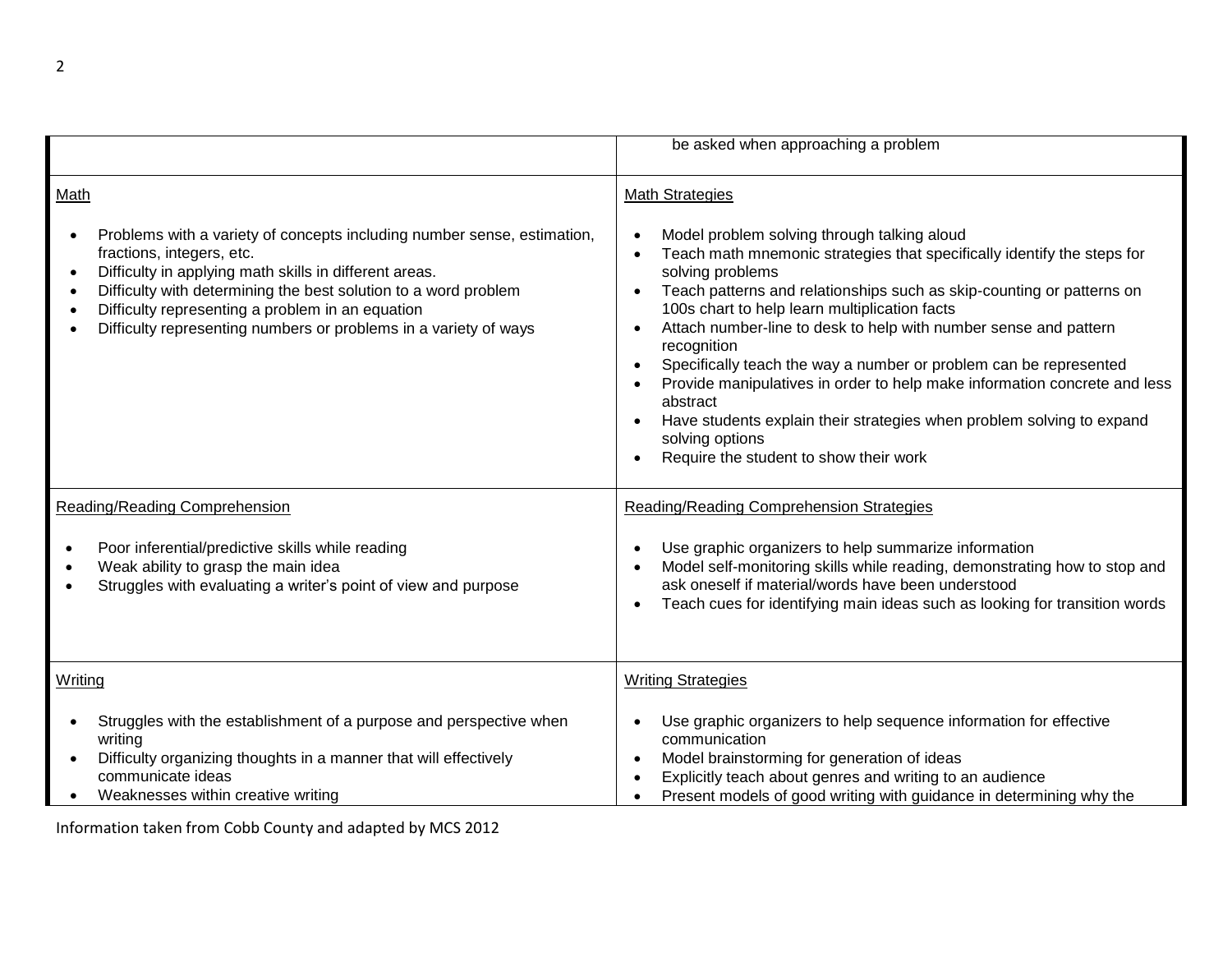| Difficulty taking the perspective of one's audience | writing was effective for its purpose                                                                                                                                                                                                                                                                                  |
|-----------------------------------------------------|------------------------------------------------------------------------------------------------------------------------------------------------------------------------------------------------------------------------------------------------------------------------------------------------------------------------|
|                                                     | Accommodations<br>Provide an outline of content to be covered in the lesson.<br>Adjust difficulty in level of materials to child's ability level – Concepts<br>should be thoroughly explained with numerous examples.<br>Allot sufficient time for review and practice, as well as time to share and<br>discuss ideas. |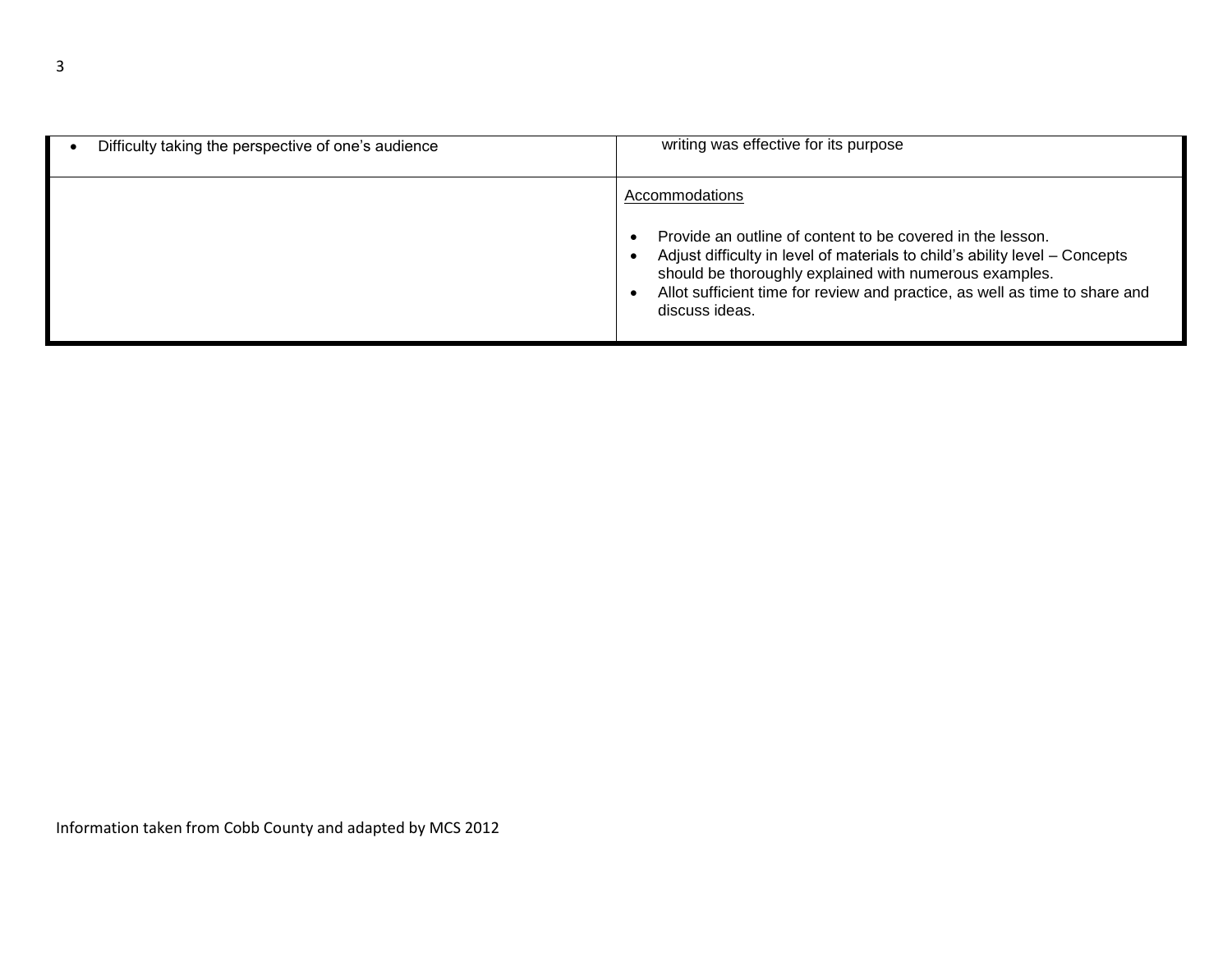# **Verbal Reasoning and Knowledge**

# **(Crystallized Intelligence)**

Verbal reasoning and knowledge generally reflects one's vocabulary and overall knowledge of the world. A variety of experiences and exposure to education influences development in this area.

Specifically, verbal reasoning and knowledge refers to the breadth and depth of a person's acquired knowledge of a culture and the effective application of this knowledge. It includes vocabulary development, verbal reasoning, language skills as well as the ability to listen, comprehend, and express oral communication.

Novel reasoning and problem solving; ability to reason, form concepts, and solve problems that often include novel information or procedures. It is basic reasoning processes that depend minimally on learning and acculturation.

| Area of Difficulty/Academic Impact                                                                                                                                                                                                                                                                                                                                                                                                                                                                                                                                                                                                                                                                                                                                                                                                        | Recommended Strategies and Accommodations                                                                                                                                                                                                                                                                                                                                                                                                                                                                                                                                                                                                                                                                                                                                                                                                |
|-------------------------------------------------------------------------------------------------------------------------------------------------------------------------------------------------------------------------------------------------------------------------------------------------------------------------------------------------------------------------------------------------------------------------------------------------------------------------------------------------------------------------------------------------------------------------------------------------------------------------------------------------------------------------------------------------------------------------------------------------------------------------------------------------------------------------------------------|------------------------------------------------------------------------------------------------------------------------------------------------------------------------------------------------------------------------------------------------------------------------------------------------------------------------------------------------------------------------------------------------------------------------------------------------------------------------------------------------------------------------------------------------------------------------------------------------------------------------------------------------------------------------------------------------------------------------------------------------------------------------------------------------------------------------------------------|
| General                                                                                                                                                                                                                                                                                                                                                                                                                                                                                                                                                                                                                                                                                                                                                                                                                                   | <b>General Strategies</b>                                                                                                                                                                                                                                                                                                                                                                                                                                                                                                                                                                                                                                                                                                                                                                                                                |
| Lack of background information to relate new material across subject<br>areas<br>Weak vocabulary that will impact listening and comprehension skills<br>Difficulty remembering facts due to lack of ability to relate the new<br>$\bullet$<br>information to background knowledge<br>Gaps in skills across areas due to knowledge and acquisition being<br>dependent on exposure to information or specific curriculum<br>Difficulty drawing inferences<br>Problems finding main idea of passages<br>$\bullet$<br>May provide off topic or "random" responses to questions<br>$\bullet$<br>Difficulty generalizing ideas and vocabulary to new concepts<br>$\bullet$<br>Difficulties with oral expression, including word retrieval and<br>organization of thoughts<br>Difficulty using precise language to effectively communicate ideas | Repeat skills and vocabulary<br>Use mnemonics to help retrieve knowledge<br>Pre-teach vocabulary<br>Use a quick vocabulary book or reference wall<br>Relate information to prior knowledge<br>$\bullet$<br>Chunk information<br>$\bullet$<br>Create a language and experience rich environment (e.g., label items in the<br>house, name sights on the road, talk through activities, etc.)<br>Systematically teach new vocabulary<br>Teach key verbs, such as those in the GCCC, that appear in questions (e.g.,<br>demonstrate, analyze, synthesize)<br>Provide specific vocabulary instruction such as the meaning of common<br>٠<br>prefixes, suffices, and root words<br>Incorporate interests and prior knowledge areas into instructional activities<br>When presenting directions and discussing concepts, use vocabulary that is |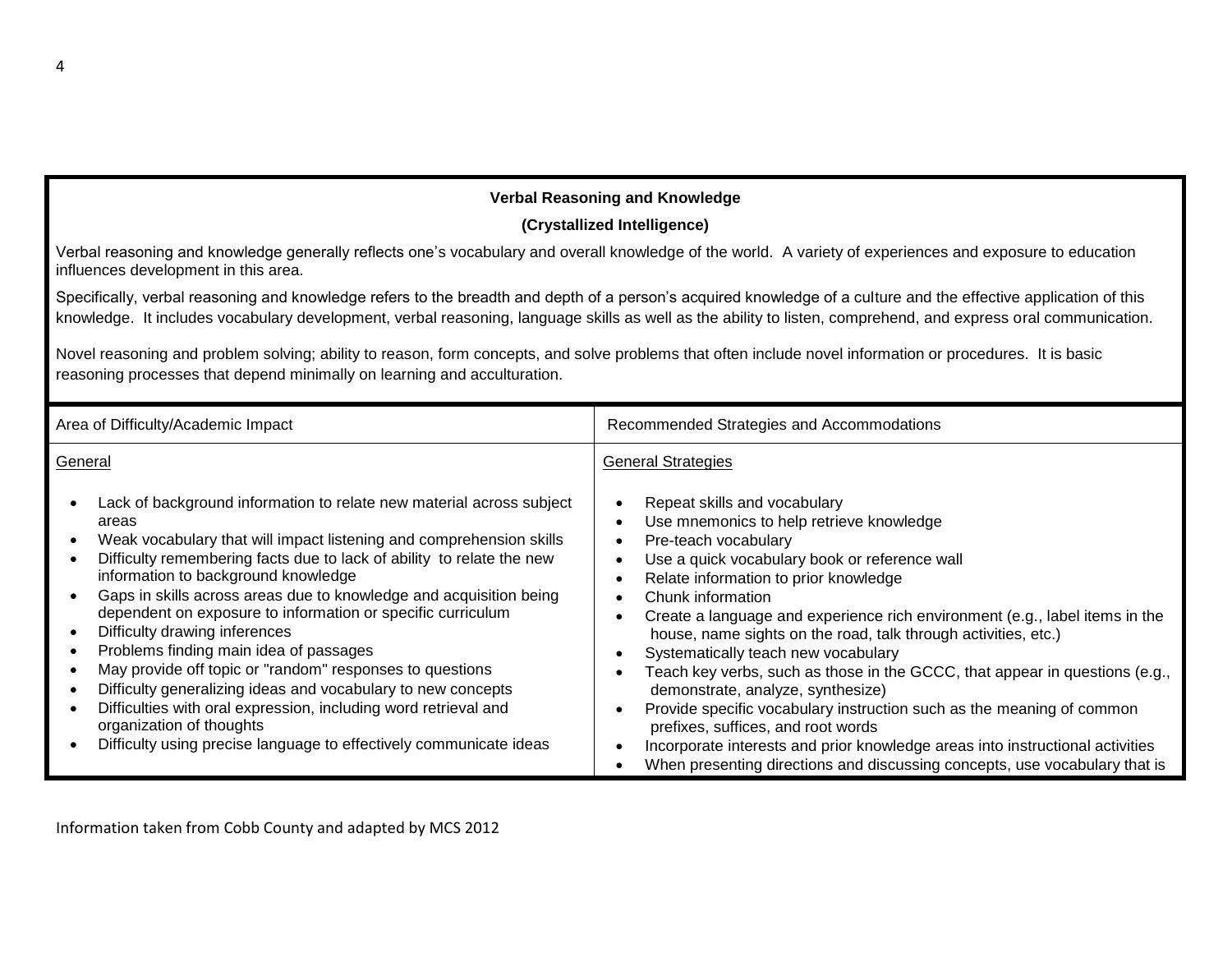|                                                                                                                                                                                                                                                                                                                                                                                                                          | understood by the individual                                                                                                                                                                  |
|--------------------------------------------------------------------------------------------------------------------------------------------------------------------------------------------------------------------------------------------------------------------------------------------------------------------------------------------------------------------------------------------------------------------------|-----------------------------------------------------------------------------------------------------------------------------------------------------------------------------------------------|
| Math<br>Weaknesses in learning and identifying math vocabulary<br>Difficulty with word problems in general depending on the complexity<br>of language used<br>Difficulty determining operations in word problems<br>Problems understanding the relationships between number symbols<br>and words<br>Difficulty retrieving math facts due to the weaknesses in automatizing<br>the relationship between numbers and words | <b>Math Strategies</b><br>Teach math vocabulary<br>$\bullet$<br>Convert story problems to visual representation<br>Teach synonyms for math vocabulary (e.g. sum = $add = plus$ )<br>$\bullet$ |
| <b>Reading/Reading Comprehension</b><br>Limited vocabulary will impact comprehension in a variety of ways<br>including inferencing, summarizing, grasping main idea, etc<br>Weak reading fluency because of poor word retrieval<br>Poor comprehension due to limited vocabulary and integration of<br>verbal concepts<br>May respond inappropriately by providing an answer that does not<br>match the question          | <b>Reading/Reading Comprehension Strategies</b><br>Pre-teach vocabulary<br>Read for different purposes (including pleasure reading)                                                           |
| Writing<br>Poor vocabulary can result in redundant word use during writing<br>Difficulty using expressive language<br>Limited content due to lack of exposure to various resources and<br>experiences                                                                                                                                                                                                                    | <b>Writing Strategies</b><br>Use word bank<br>Use graphic organizers<br>Model brainstorm activities                                                                                           |
|                                                                                                                                                                                                                                                                                                                                                                                                                          | Accommodations<br>Provide copies of notes (During lecture to follow along or after class to<br>$\bullet$                                                                                      |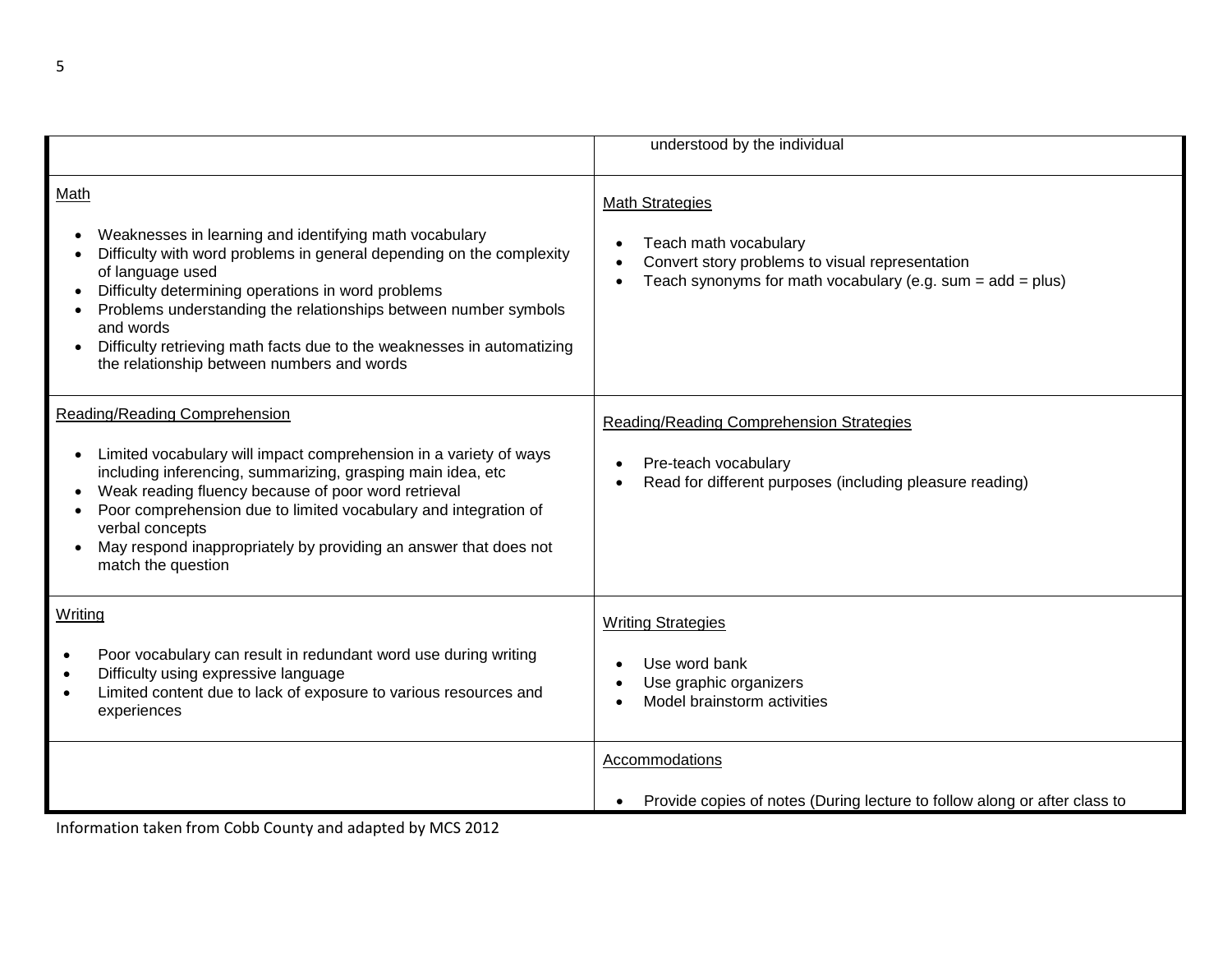| supplement student notes)<br>Provide outline or cloze notes for students to fill in.<br>Preferential seating to enhance monitoring of comprehension<br>$\bullet$<br>Check in with the student to ensure comprehension of task demands<br>Use organizers when writing or reading to help expressive skills and<br>comprehension<br>Provide study guides<br>$\bullet$<br>May need extended time for reading or writing tasks<br>Rephrase instructions or questions<br>$\bullet$<br>Allow "think time" when responding to questions<br>Use visual aids (e.g., story maps, formulas, etc.)<br>Highlight key words or facts<br>Ensure that test items do not include vocabulary which has not been or is not<br>familiar to the student<br>Provide resources (create a language/vocabulary book) from which the<br>student can draw information for discussion or written expression |
|---------------------------------------------------------------------------------------------------------------------------------------------------------------------------------------------------------------------------------------------------------------------------------------------------------------------------------------------------------------------------------------------------------------------------------------------------------------------------------------------------------------------------------------------------------------------------------------------------------------------------------------------------------------------------------------------------------------------------------------------------------------------------------------------------------------------------------------------------------------------------------|
| Provide oral communication that is individualized, clear, concise language,<br>and vocabulary that is comprehensible                                                                                                                                                                                                                                                                                                                                                                                                                                                                                                                                                                                                                                                                                                                                                            |
|                                                                                                                                                                                                                                                                                                                                                                                                                                                                                                                                                                                                                                                                                                                                                                                                                                                                                 |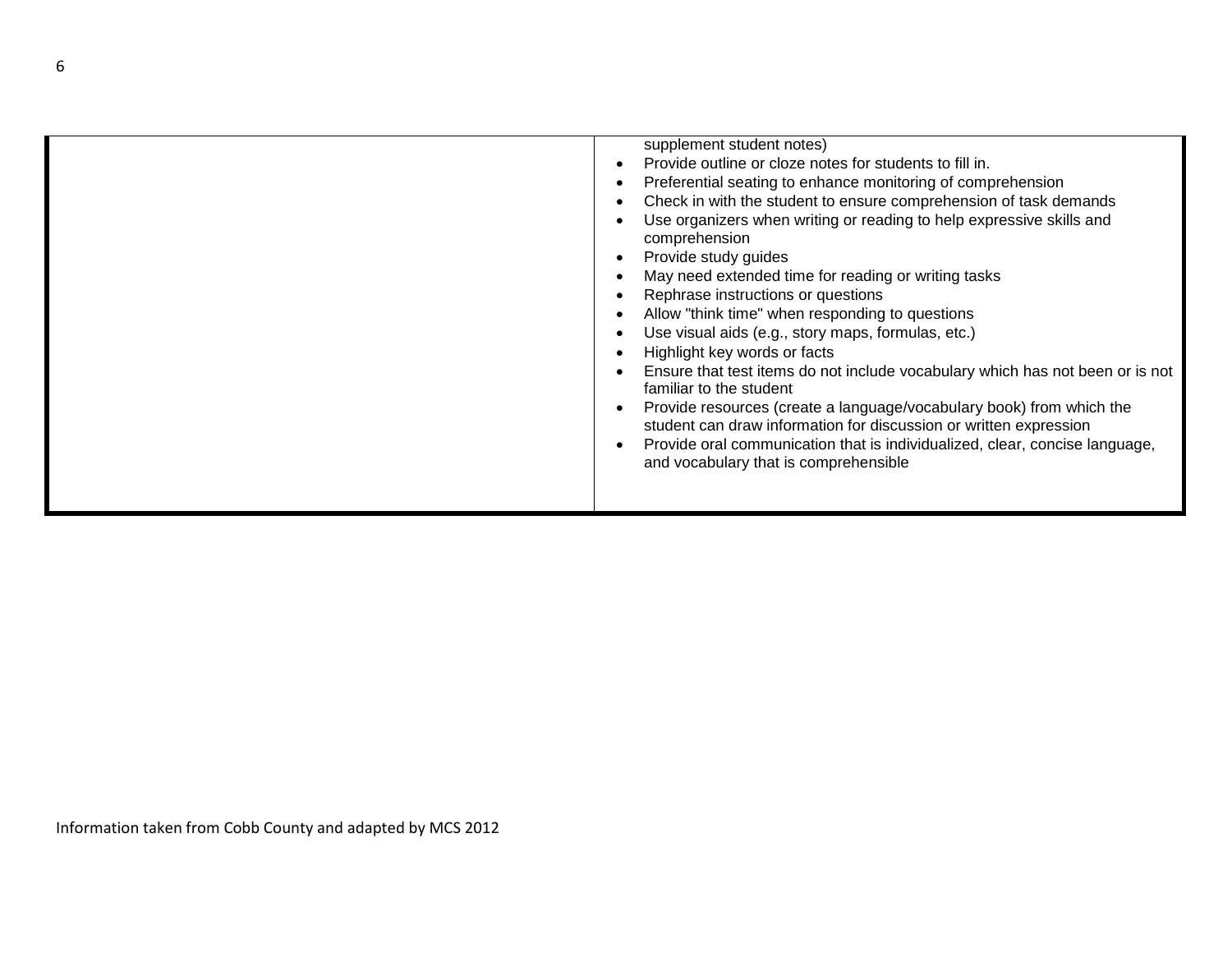| <b>Memory</b><br>Memory is the ability to store and recall information. Memory includes long-term, short-term and working memory.                                                                                                                                                                                                                                                                         |                                                                                                                                                                                                                                                                                                                                                                                                                                                                |
|-----------------------------------------------------------------------------------------------------------------------------------------------------------------------------------------------------------------------------------------------------------------------------------------------------------------------------------------------------------------------------------------------------------|----------------------------------------------------------------------------------------------------------------------------------------------------------------------------------------------------------------------------------------------------------------------------------------------------------------------------------------------------------------------------------------------------------------------------------------------------------------|
| Short-term Memory- The ability to recall information after a few seconds.                                                                                                                                                                                                                                                                                                                                 |                                                                                                                                                                                                                                                                                                                                                                                                                                                                |
| Area of Difficulty/Academic Impact                                                                                                                                                                                                                                                                                                                                                                        | Recommended Strategies and Accommodations                                                                                                                                                                                                                                                                                                                                                                                                                      |
| General<br>Difficulty remembering multi-step verbal directions<br>Problems remembering a series of information<br>Difficulty with the initial mastery of material<br>Difficulty with vocabulary development<br>Problems copying information<br>Weaknesses in transferring information from source to source<br>Difficulty answering questions directly from text<br>Problems writing dictated information | <b>General Strategies</b><br>Deliver information in smaller units or portions<br>٠<br>Use multimodal presentation of information (visual, tactile, and auditory)<br>٠<br>Use stepwise approach to studying<br>$\bullet$<br>Use rehearsal strategies (e.g., rhymes, acronyms, anagrams, associations)<br>$\bullet$<br>Model re-telling, paraphrasing, and summarizing<br>Use lists, notes, checklist, or memory plans<br>Teach chunking strategies<br>$\bullet$ |
|                                                                                                                                                                                                                                                                                                                                                                                                           | Accommodations<br>Allow the use of a number line or calculator<br>Provide copy of notes and outlines for notes<br>$\bullet$<br>Write on tests or materials to eliminate transfer errors<br>Use repetition of instructions and information                                                                                                                                                                                                                      |

**Working Memory-** Ability to temporarily store and perform a set of cognitive operations on information that requires divided attention and the management of limited capacity of short-term memory. It is a conscious process that involves the manipulation of information. Working memory is one of the most fundamental processes in learning.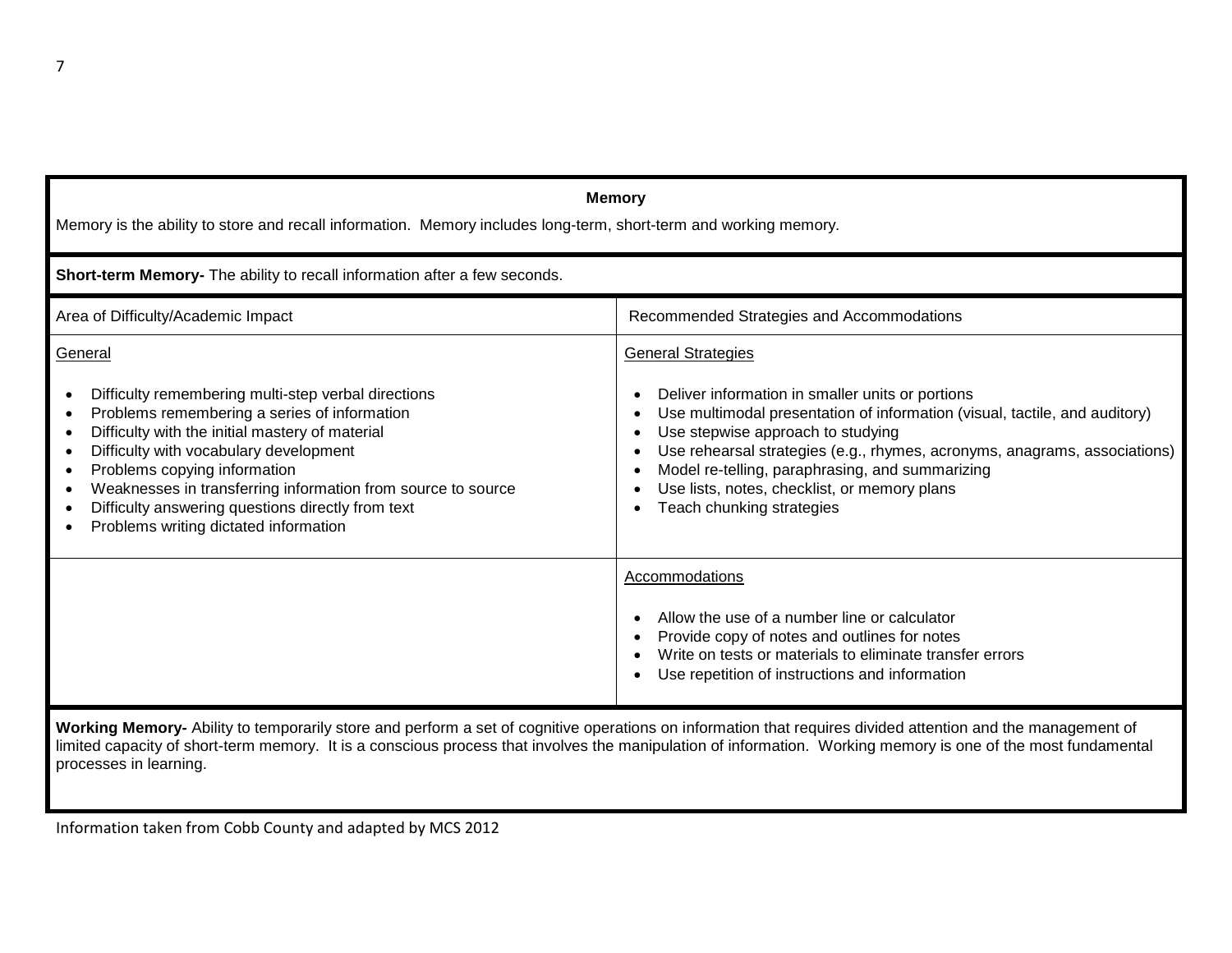| long-term memory in all areas.                                                                                                                                                                                                                                                                |                                                                                                                                                                                                                                                                                                                                                                                                                                                                                                                                                                                         |
|-----------------------------------------------------------------------------------------------------------------------------------------------------------------------------------------------------------------------------------------------------------------------------------------------|-----------------------------------------------------------------------------------------------------------------------------------------------------------------------------------------------------------------------------------------------------------------------------------------------------------------------------------------------------------------------------------------------------------------------------------------------------------------------------------------------------------------------------------------------------------------------------------------|
| Area of Difficulty/Academic Impact                                                                                                                                                                                                                                                            | Recommended Strategies and Accommodations                                                                                                                                                                                                                                                                                                                                                                                                                                                                                                                                               |
| General                                                                                                                                                                                                                                                                                       |                                                                                                                                                                                                                                                                                                                                                                                                                                                                                                                                                                                         |
| Difficulty following multi-step directions<br>٠<br>Failure to use strategies while studying<br>٠<br>Difficulty paraphrasing and summarizing information<br>Difficulty with vocabulary development                                                                                             |                                                                                                                                                                                                                                                                                                                                                                                                                                                                                                                                                                                         |
| Math<br>Difficulty with multi-step problems<br>Weaknesses with keeping track of steps within math problems (e.g.,,. long<br>division, equations)<br>Difficulties with mental math                                                                                                             | <b>Math Strategies</b><br>Provide a stepwise plan to follow during multiple-step problem solving or<br>procedures (e.g.,. during regrouping, division)<br>Verbalize while solving problems and summarize at strategic points<br>Teach use of a number line or calculator<br>Use mnemonic techniques (e.g. PEMDAS: Parentheses, Exponents,<br>Multiply, Divide, Add, and Subtract for order of operations)<br>Provide visual model of multi-step problem<br>Explicitly teach a problem solving model (e.g., QDPAC: Question, Data,<br>Procedure, Answer, Check)<br>Use visual organizers |
| Reading/Reading Comprehension                                                                                                                                                                                                                                                                 | Reading/Reading Comprehension Strategies                                                                                                                                                                                                                                                                                                                                                                                                                                                                                                                                                |
| Difficulty remembering sounds/words when decoding resulting in poor<br>$\bullet$<br>reading fluency<br>Weak reading comprehension due to poor decoding skills which limit<br>$\bullet$<br>overall memory resources<br>Low fluency due to poor monitoring of the context of words<br>$\bullet$ | Encourage automatization of sound-symbol associations<br>Build sight word vocabulary<br>During reading comprehension tasks, use active reading techniques such<br>as underlining, using a highlighter, re-reading, marking important parts,<br>writing on margins of books, using sticky notes while reading, reading to a                                                                                                                                                                                                                                                              |

Through working memory, one connects input to output, as well as prior knowledge to new information. It thus affects one's ability to encode new information into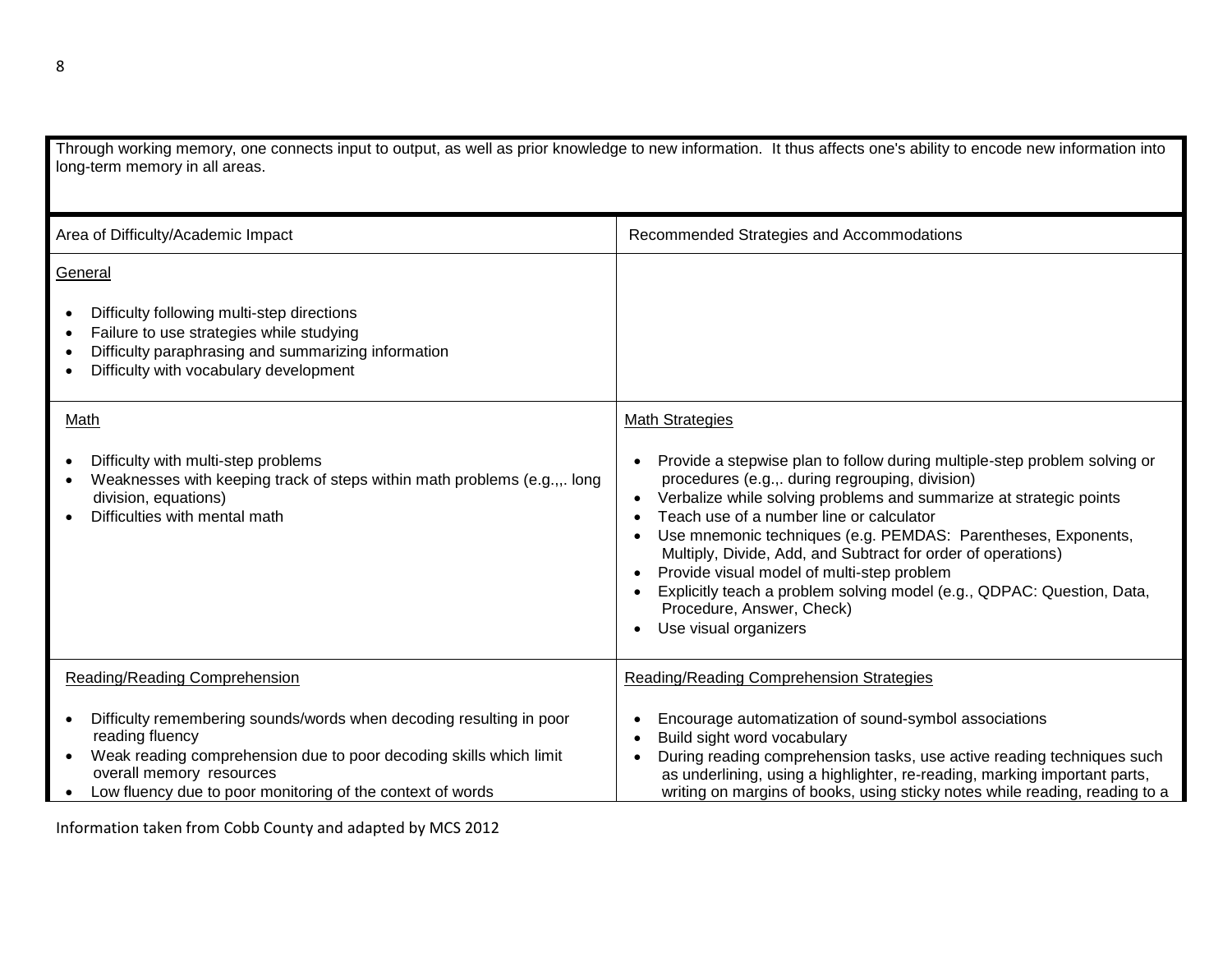| Problems with simultaneously remembering a comprehension question<br>and integrating information from the passage                                                            | tape recorder and listening to what was read<br>Review prior knowledge before teaching new information<br>$\bullet$<br>Check for comprehension at strategic points<br>$\bullet$<br>Have students take turns making/asking questions and responding to<br>$\bullet$<br>questions about material being taught<br>Use graphic organizers<br>$\bullet$<br>Model self-monitoring for comprehension                                                                                                                                                                                                                                                                                            |
|------------------------------------------------------------------------------------------------------------------------------------------------------------------------------|------------------------------------------------------------------------------------------------------------------------------------------------------------------------------------------------------------------------------------------------------------------------------------------------------------------------------------------------------------------------------------------------------------------------------------------------------------------------------------------------------------------------------------------------------------------------------------------------------------------------------------------------------------------------------------------|
| Writing                                                                                                                                                                      | <b>Writing Strategies</b>                                                                                                                                                                                                                                                                                                                                                                                                                                                                                                                                                                                                                                                                |
| Difficulty tracking what the student is writing<br>Problems organizing thoughts in writing<br>Problems integrating organization and grammar<br>Difficulties sequencing ideas | Use graphic organizers<br>Have word bank available<br>Use a tape recorder to record ideas prior to writing them<br>Teach self-monitoring for organization and grammar<br>$\bullet$<br>Assistive technology - draft builder, co-writer                                                                                                                                                                                                                                                                                                                                                                                                                                                    |
|                                                                                                                                                                              | Accommodations                                                                                                                                                                                                                                                                                                                                                                                                                                                                                                                                                                                                                                                                           |
|                                                                                                                                                                              | Allow for use of a calculator, written formulas, or math fact list to decrease<br>$\bullet$<br>the student's need to rely on mental computations<br>Have fewer problems to complete, focusing on accuracy<br>$\bullet$<br>Allow the use of a word processor for easier editing<br>Provide visual/written output of lectures so that the student can follow<br>along and take additional notes<br>Allow students to create a 'cheat sheet' to be used during various<br>assessments<br>Attention cues, simplify directions & explanations; concept maps, color<br>$\bullet$<br>code, parallel assignments, books on tape, copy of notes, written and<br>verbal assignments and directions |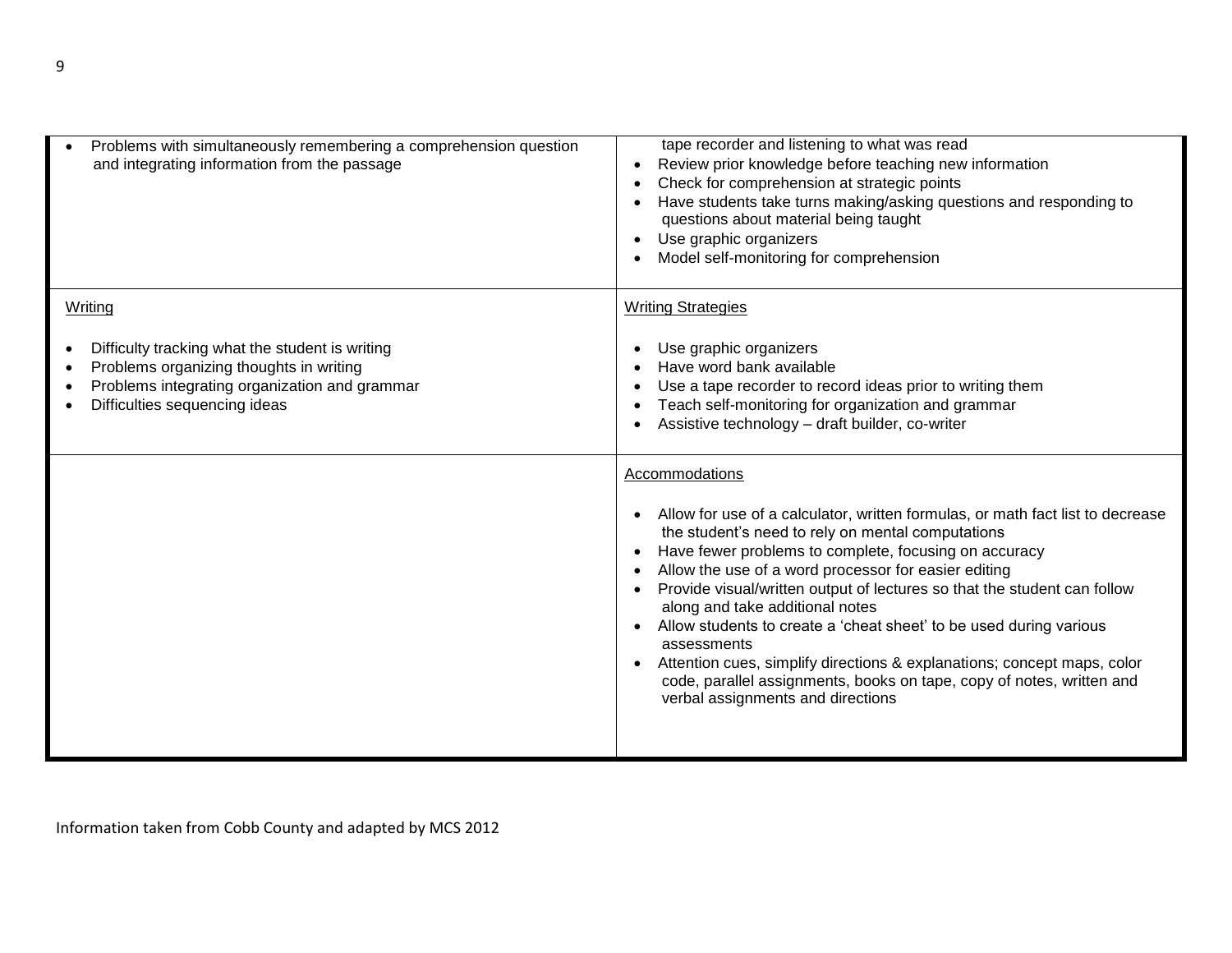### **Long-Term Memory and Retrieval**

Memory is the ability to store and recall information. Memory includes short-term, long term, and working memory.

Ability to store information and fluently retrieve new or previously acquired information from long-term memory. Includes the ability to absorb newly presented information and to demonstrate subsequent acquisition of such information.

**Long-Term Memory-** The ability to take and store a variety of information (ideas, names, concepts) in one's mind, then later retrieve it quickly and easily using association.

| Area of Difficulty/Academic Impact                                                                                                                                                                                                                                                                                                                                                                                                                                                                                                                                                                                                                                                                                                                                                                                                                            | Recommended Strategies and Accommodations                                                                                                                                                                                                                                                                                                                                                                                                                                                                                                                                                                                                                                  |
|---------------------------------------------------------------------------------------------------------------------------------------------------------------------------------------------------------------------------------------------------------------------------------------------------------------------------------------------------------------------------------------------------------------------------------------------------------------------------------------------------------------------------------------------------------------------------------------------------------------------------------------------------------------------------------------------------------------------------------------------------------------------------------------------------------------------------------------------------------------|----------------------------------------------------------------------------------------------------------------------------------------------------------------------------------------------------------------------------------------------------------------------------------------------------------------------------------------------------------------------------------------------------------------------------------------------------------------------------------------------------------------------------------------------------------------------------------------------------------------------------------------------------------------------------|
| General<br>Perform poorly when reviewing past material<br>Perform poorly when asked to complete a variety of problems on several<br>different concepts<br>Can't easily retrieve needed information from long-term memory<br>Forgets steps in algorithms such as long division, and have a hard time<br>when solving multi-step word problems<br>Have difficulties placing information in short-term memory and thus have<br>problems later retrieving if from long-term memory<br>Weaknesses in transferring information from source to source<br>Have difficulties in matters related to time<br>Might do well on daily quizzes, but has difficulty passing chapter exams<br>containing these materials<br>Difficulty remembering the writing process<br>They understand new information in class, but are uncertain how to<br>proceed once they leave class | <b>General Strategies</b><br>Provide over-learning<br>Provide review and repetition<br>Provide immediate feedback<br>Teach memory aids-Use rehearsal strategies (e.g., rhymes, acronyms,<br>anagrams, associations)<br>Provide a list of steps that will help organize behavior and facilitate recall<br>$\bullet$<br>Use lists, notes, checklists, or memory plans<br>Teach chunking strategies<br>Teach mnemonic strategies<br>Provide multi-sensory learning<br>Use visual, kinesthetic, vocal, and auditory channels as appropriate<br>Provide context and meaning-based instruction<br>$\bullet$<br>Limit the number of new facts, words, and concepts in one session |
|                                                                                                                                                                                                                                                                                                                                                                                                                                                                                                                                                                                                                                                                                                                                                                                                                                                               | Accommodations<br>Limit the amount of information to be learned during an instructional                                                                                                                                                                                                                                                                                                                                                                                                                                                                                                                                                                                    |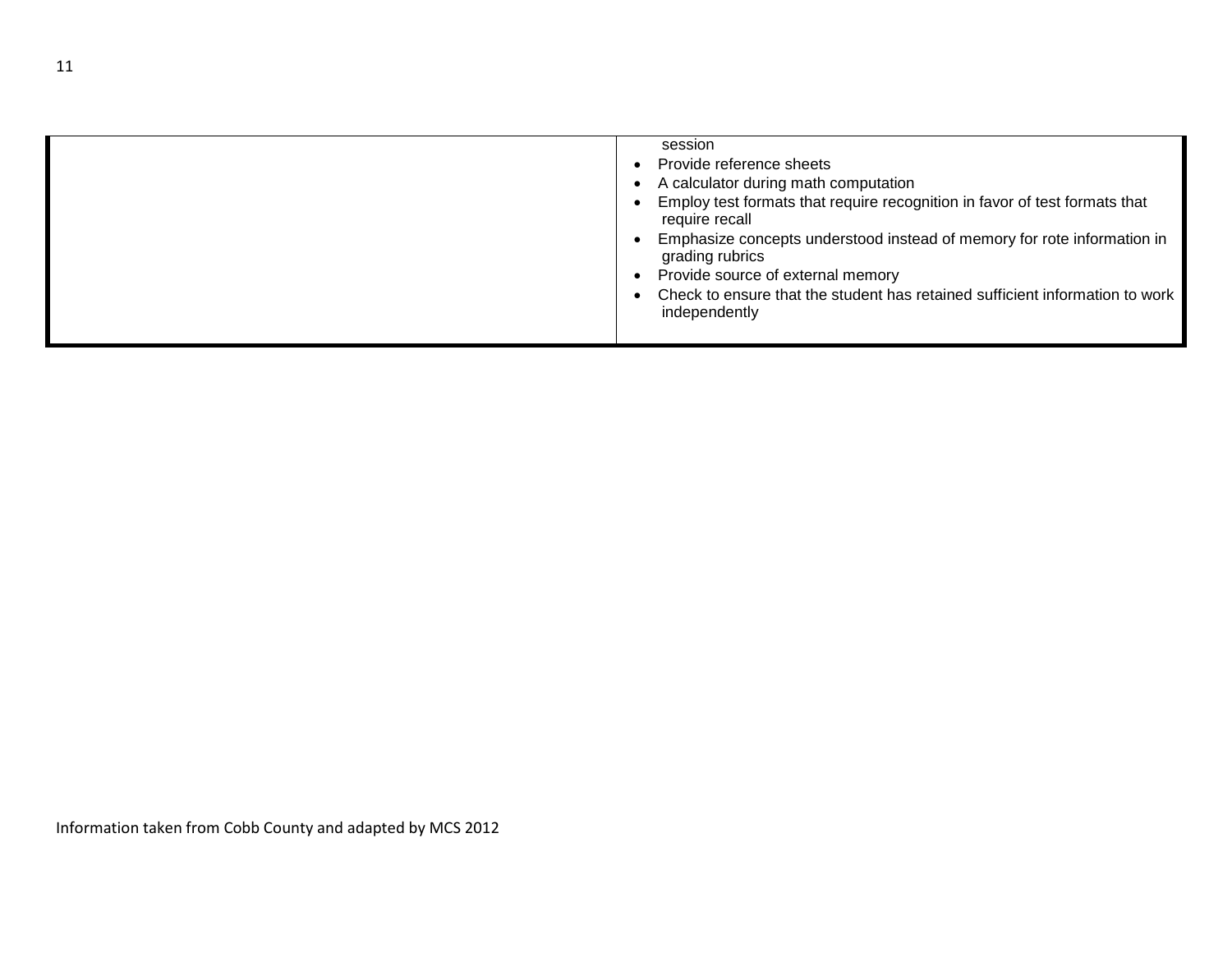### **Visual Processing**

Visual processing refers to the manipulation and memory of what we see—not actual vision but problems in the processing of visual information by the brain

Visual processing is the ability to generate, perceive, analyze, synthesize, store, retrieve, manipulate, transform, and think with visual patterns. Visual processing includes understanding spatial relations, perceptual integration, spatial perception, figure-ground discrimination, and visual discrimination.

**Visual discrimination**- the ability to differentiate objects based on their individual characteristics.

**Perceptual integration** (part/whole relationship)- perceiving or integrating the relationship between an object or symbol in its entirety and the component parts which make it up.

A variety of skills associated with academics require spatial understanding of quantity, direction, interval, shape, location, size, direction of movement, sequence, and scale. These include: mathematics, spelling, punctuation and capitalization, mapping, understanding time, drawing, copying, ordering, changing point of view, and handwriting.

| Area of Difficulty/Academic Impact                                                | Recommended Strategies and Accommodations                              |
|-----------------------------------------------------------------------------------|------------------------------------------------------------------------|
| General                                                                           | <b>General Strategies</b>                                              |
| Difficulty misunderstanding or confusing written symbols                          | Provide activities designed to develop discrimination of visual        |
| Problems with being easily distracted by competing visual information             | features (e.g., Where's Wally?, find the odd one out, find the hidden  |
| Difficulty judging distances (e.g., bumping into things, placing objects too      | object, circle the same word in a text, word searches, find words with |
| close to an edge)                                                                 | beginning with "t", ending with "ing" or containing "ou")              |
| Difficulty with fluidity of movement (e.g., getting out of the way of a moving    | Give examples and point out the important details of visual            |
| ball, knocking things over)                                                       | information                                                            |
| Trouble differentiating colors or similarly shaped letters and numbers            | Teach the cognitive-behavioral interventions of private speech (refer  |
| Difficulty identifying information from pictures, charts, graphs, maps, etc.      | to SLP for suggestions)                                                |
| Weaknesses organizing information from different sources into one cohesive        | Partially cover a picture and ask the student to identify the whole    |
| document                                                                          | Encourage the student to verbalize what he/she has seen (e.g.,         |
| Difficulty finding specific information on a printed page (e.g., getting a number | remembering routes around school may be easier if he/she has a         |
| out of the phone book)                                                            | verbal description in his head)                                        |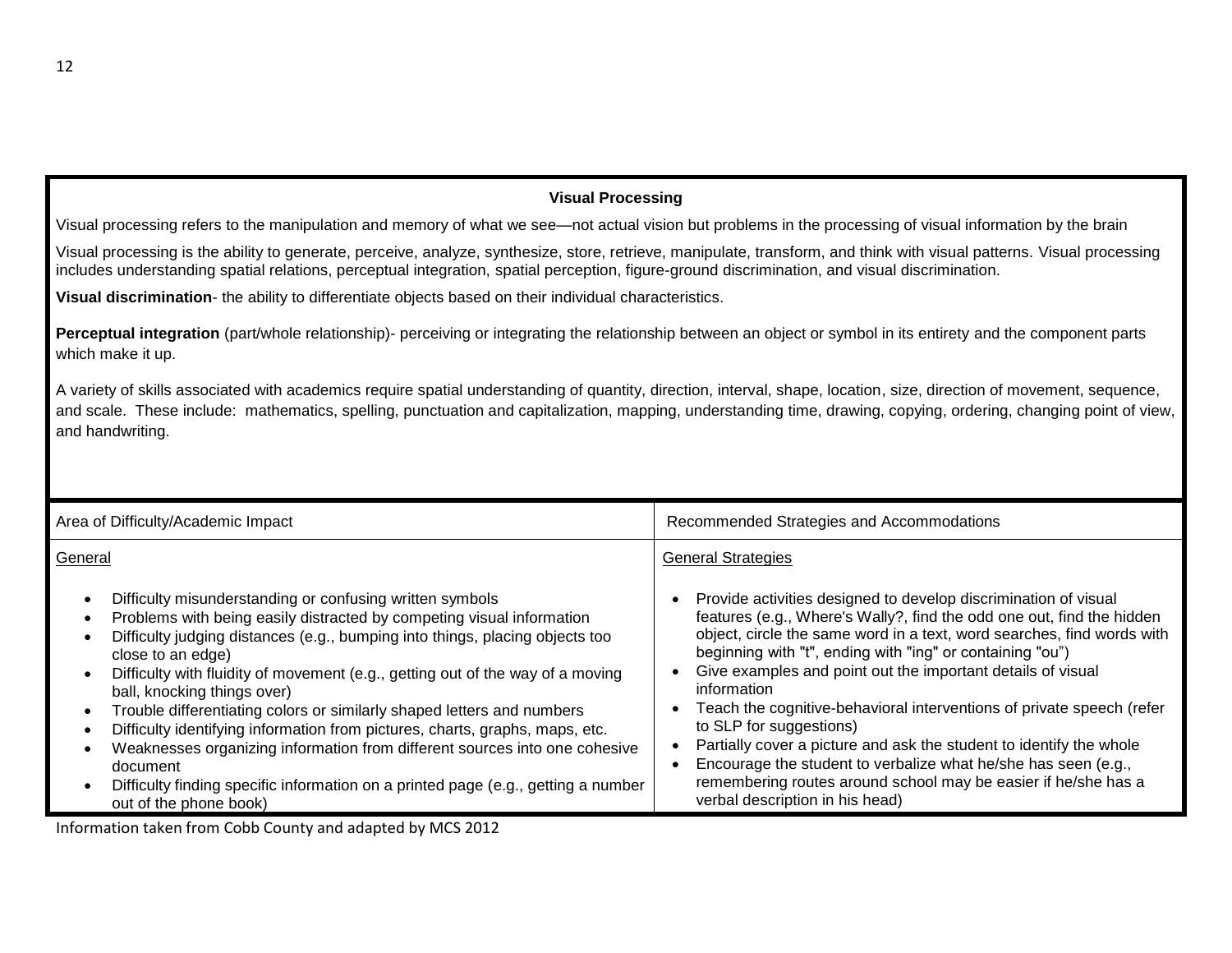| Problems remembering directions to a location<br>$\bullet$<br>Weaknesses in recalling non-verbal experiences<br>Difficulty remembering an item, picture, symbol once it has been removed<br>from view<br>Problems remembering the orientation of numbers or letters<br>$\bullet$<br>Difficulty perceiving words and numbers as separate units<br>Problems with directionality in reading and math<br>Confusion of similarly shaped letters, such as b/d/p/q.<br>Difficulty ignoring irrelevant stimuli<br>Difficulty putting parts together to form a whole e.g. maps, three dimensional<br>objects<br>Reversals when writing | Model visual memory skills by showing the student a picture or card<br>and asking them to remember what is on it. Remove it from view and<br>ask for a detailed description of it or ask specific questions about the<br>picture. |  |
|-------------------------------------------------------------------------------------------------------------------------------------------------------------------------------------------------------------------------------------------------------------------------------------------------------------------------------------------------------------------------------------------------------------------------------------------------------------------------------------------------------------------------------------------------------------------------------------------------------------------------------|-----------------------------------------------------------------------------------------------------------------------------------------------------------------------------------------------------------------------------------|--|
| Math<br>Difficulty sequencing ideas<br>Weaknesses in organizing and solving math problems<br>Trouble with mathematical concepts related to understanding of size<br>Problems perceiving numbers as separate units<br>Problems telling time<br>Difficulty with geometry<br>Problems understanding fractions and part to whole relationships<br>Difficulty perceiving individual numbers accurately<br>$\bullet$<br>Difficulty with regrouping or performing operations with multiple digits                                                                                                                                    | <b>Math Strategies</b><br>• Teach student to verbalize the math problem<br>Use graph paper to aid in aligning numbers<br>• Color coding                                                                                           |  |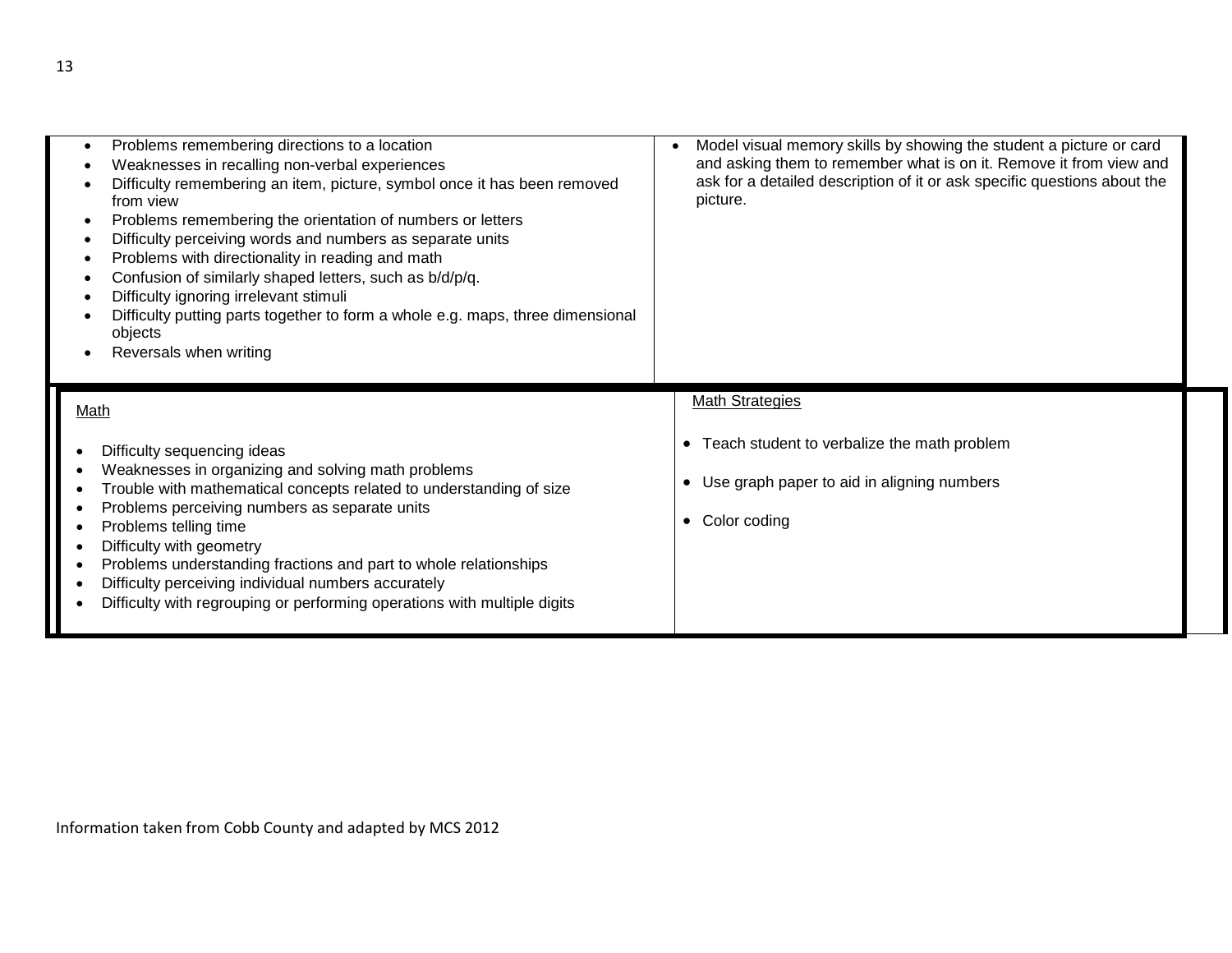| <b>Reading/ Reading Comprehension</b>                                                                                                                                                                                                                                                                                                                                                                                                                                                                                                                                                                                                                                                                                          | <b>Reading Strategies</b>                                                                                                                                                          |  |
|--------------------------------------------------------------------------------------------------------------------------------------------------------------------------------------------------------------------------------------------------------------------------------------------------------------------------------------------------------------------------------------------------------------------------------------------------------------------------------------------------------------------------------------------------------------------------------------------------------------------------------------------------------------------------------------------------------------------------------|------------------------------------------------------------------------------------------------------------------------------------------------------------------------------------|--|
| Difficulty finding and retaining important information in reading assignments or<br>tests<br>Difficulty reading with speed and precision<br>$\bullet$<br>Problems blending letters into words visually<br>$\bullet$<br>Problems perceiving individual letters or words accurately<br>$\bullet$<br>Weaknesses in noticing all the relevant words in a question, identifying key words<br>$\bullet$<br>or developing "skim and scan" skills<br>Although they may be able to read the individual letters they may struggle to put<br>$\bullet$<br>letters together to form words<br>Problems skipping lines of text<br>$\bullet$<br>Difficulty tracking from left to right<br>Difficulty tracking (keep your space) while reading | Teach student common visual patterns within words (e.g. prefixes and<br>$\bullet$<br>suffixes)<br>Teach student to key in on headings within texts<br>$\bullet$                    |  |
| Writing                                                                                                                                                                                                                                                                                                                                                                                                                                                                                                                                                                                                                                                                                                                        | <b>Writing Strategies</b>                                                                                                                                                          |  |
| Trouble staying within margins or on lines<br>$\bullet$<br>Problems copying from the board or books<br>$\bullet$<br>Difficulty writing neatly and quickly<br>$\bullet$<br>Difficulty with spacing<br>$\bullet$<br>Difficulty organizing written work<br>$\bullet$<br>Weaknesses in labeling diagrams<br>Problems recognizing spelling patterns                                                                                                                                                                                                                                                                                                                                                                                 | Teach proof-reading strategies (e.g., COPS) or use a proof-reading<br>buddy<br>Before writing letters or essays, create an outline to simplify and organize<br>ideas<br>Color code |  |
| Accommodations:                                                                                                                                                                                                                                                                                                                                                                                                                                                                                                                                                                                                                                                                                                                |                                                                                                                                                                                    |  |
| Use books, worksheets and other materials with enlarged print<br>Allow student to write answers on the same sheet of paper as the questions or offer opportunities for student to explain answers orally                                                                                                                                                                                                                                                                                                                                                                                                                                                                                                                       |                                                                                                                                                                                    |  |

- Provide a tape recorder to supplement note-taking
- Reduce the amount of visual information on a page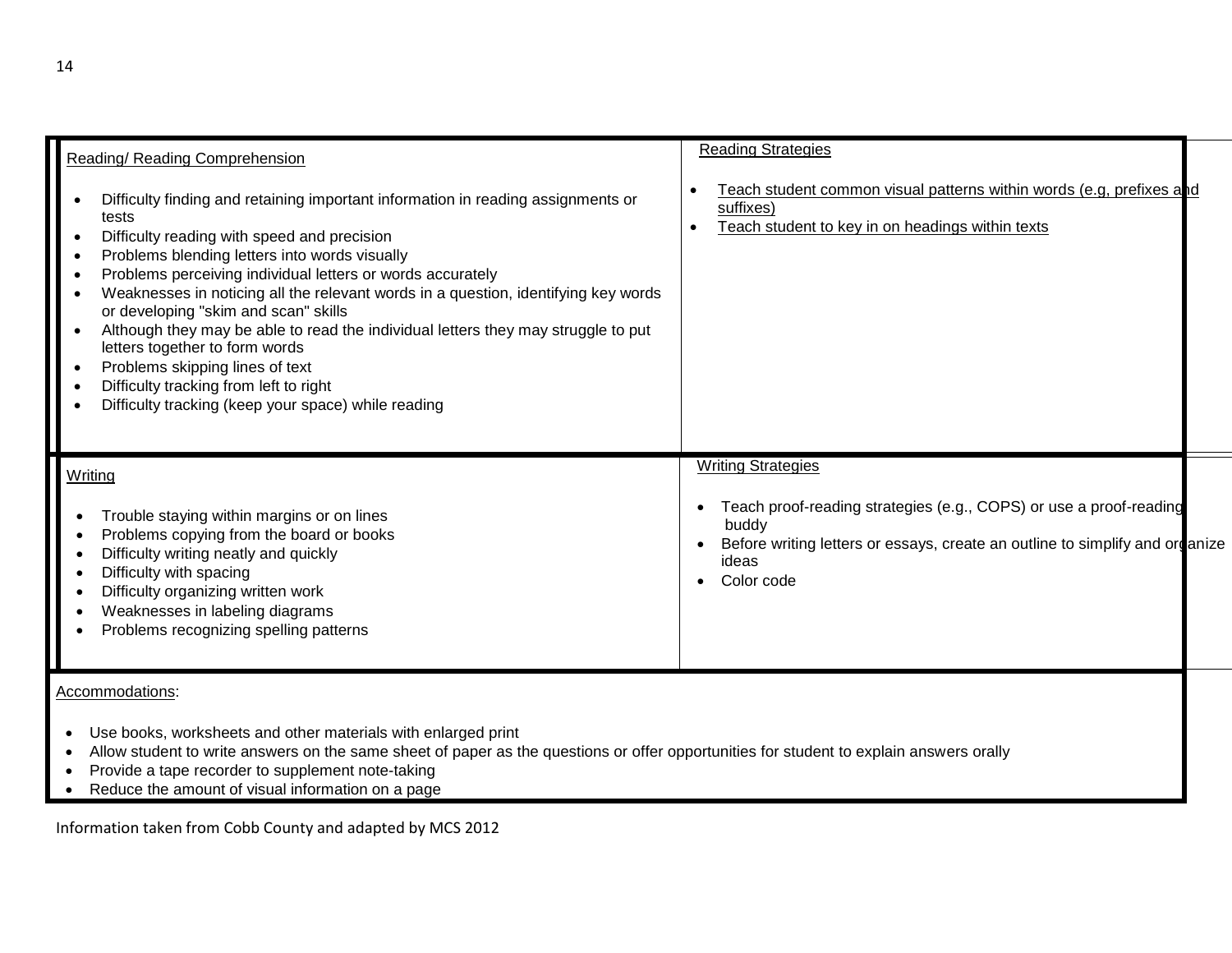- Use color-coding of materials
- Provide repeated exposures to printed visuals
- Provide graph paper for math problems to help with aligning problems
- Color code important information
- Read written directions aloud
- Provide paper for writing that has darker or raised lines to make the boundaries more distinct

Use a tracking tool as a reading guide (to keep focus on one line at a time) and a highlighter (immediately emphasize important information)

Template to isolate sentences or paragraphs in text; color overlays; minimize the number of written problems, orally assess student, copy of notes, use larger font on smart board; preferred seating, increase white space on paper, larger font; concept maps; verbal & written directions

**Spatial perception**- refers to the ability to accurately perceive objects in space with reference to other objects. It is the ability to discriminate right from left, top to bottom, and so on.

- Lose their place while working on a worksheet or when reading a text
- Hinders their ability to write in a straight line across the paper
- Impact the directional aspects of mathematics such as the ability to solve problems involving single-digit addition (up-down), regrouping (left-right), the alignment of numbers, or using a number line
- May have trouble with the concept of fractions as well as writing them, writing decimals, and find it hard to discern differences in size or shape.

**Figure ground-.** is the ability to identify an object from a background of other objects.

- These students lose their place on a page
- Mix up parts of different problems
- Have difficulty reading a calculator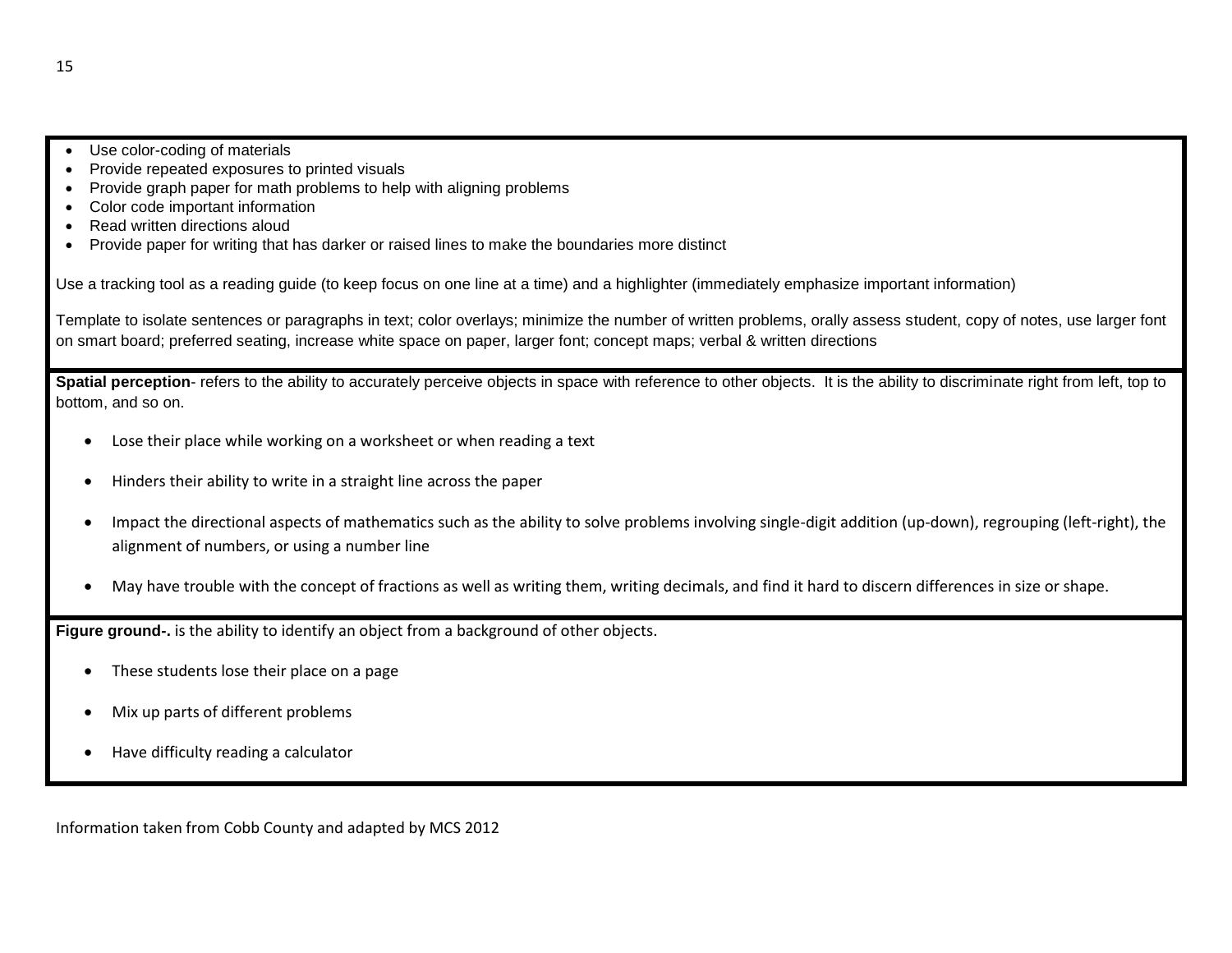- Difficulty reading multi-digit numbers
- Difficulty copying symbols correctly

**Visual discrimination-** the ability to discern similarities and differences when comparing letters, numbers, and other objects. This includes distinguishing among common objects and symbols, color, form, shape, pattern, size, and position, as well as the ability to recognize an object as distinct from its surrounding environment.

- Can cause students to have trouble identifying symbol
- Difficulty gaining information from pictures, charts, graphs
- Difficulty using visually presented material in a productive way Trouble reading text, worksheets, or tests with too much information on one page
- Slow processing speed
- The may not be able to tell the difference between a quarter and a nickel, the numbers 6 and 9, and the small hand on a clock and the large one
- These issues can result in interference with many mathematics skills such as measurement, estimation, problem solving, and geometry.
- Overall: Difficulties reading out loud; loses their place in the text; will combine unrelated parts of sentences; copies problems or assignments incorrectly from the board; difficulty when taking math quizzes and tests – often uses information from one problem coupled with information from another problem on the same page to answer a questions; when setting up a number problem, they will often misalign numbers;

**Reversals-** two types – student reverses digits or letters, creating a mirror image of a single digit, and the second when a student reverses the digits of a twodigit number.

Can cause problems with regrouping and transposing digits or letters.

**Auditory Processing**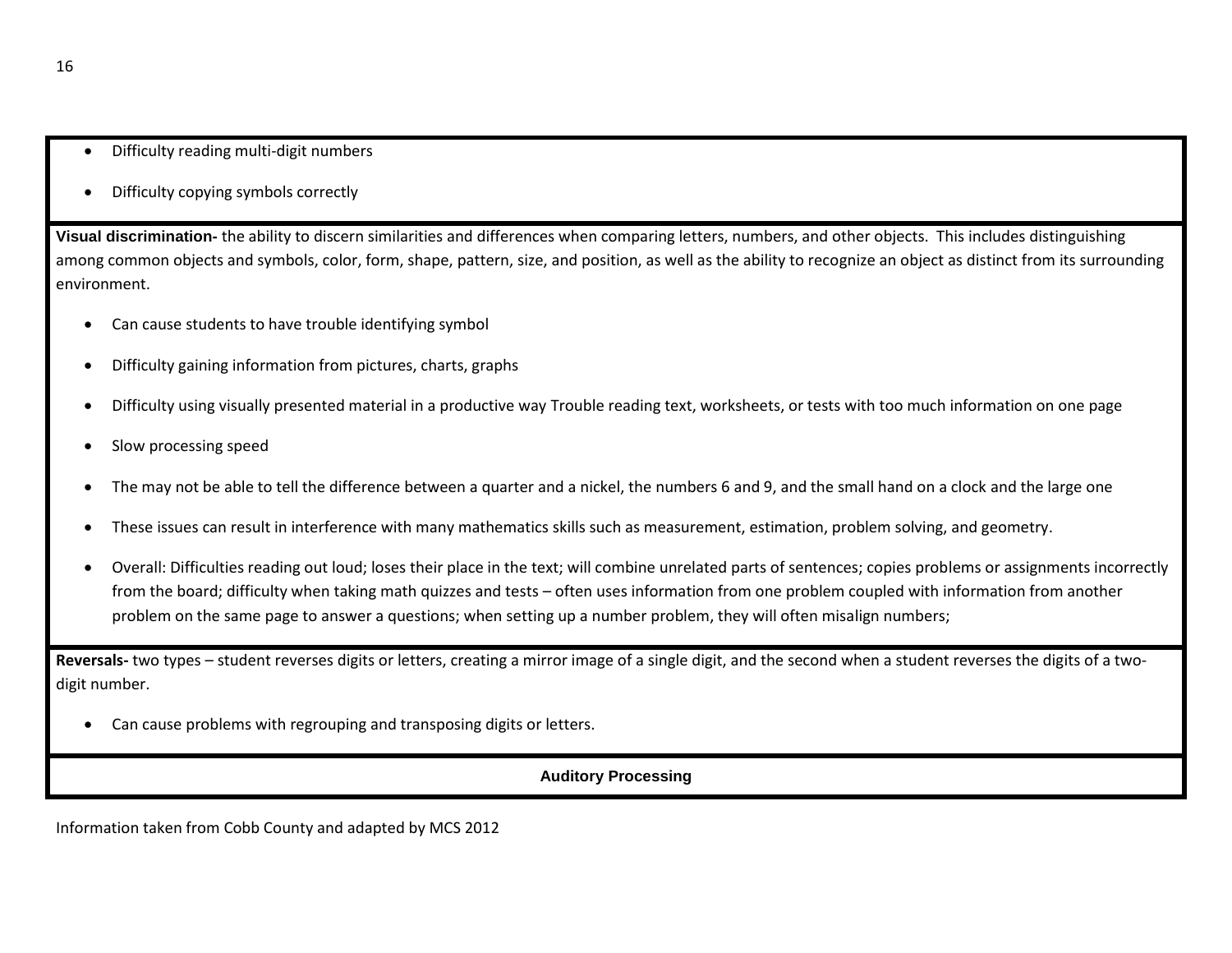Ability to perceive, analyze, and synthesize patterns among auditory stimuli, and to discriminate subtle nuances in patterns of sound and speech when presented under distorted conditions. It does not apply to what is received by the eardrum, or to deafness, or being hard of hearing. Auditory processing includes phonological awareness, resistance to auditory stimulus distortion, and memory for sounds.

| Phonological Awareness- Ability to break apart and blend sounds in words.                                                                                                                                                                                                                                                                                                                                                                                                                                                                                                                                                                                                                                                           |                                                                                                                                                                                                                                                                                                                                                                                                                                                                           |  |
|-------------------------------------------------------------------------------------------------------------------------------------------------------------------------------------------------------------------------------------------------------------------------------------------------------------------------------------------------------------------------------------------------------------------------------------------------------------------------------------------------------------------------------------------------------------------------------------------------------------------------------------------------------------------------------------------------------------------------------------|---------------------------------------------------------------------------------------------------------------------------------------------------------------------------------------------------------------------------------------------------------------------------------------------------------------------------------------------------------------------------------------------------------------------------------------------------------------------------|--|
| Area of Difficulty/Academic Impact                                                                                                                                                                                                                                                                                                                                                                                                                                                                                                                                                                                                                                                                                                  | Recommended Strategies and Accommodations                                                                                                                                                                                                                                                                                                                                                                                                                                 |  |
| General<br>Difficulty understanding what is said<br>٠<br>Articulation errors<br>Inability to hear different sounds in words would affect reading and<br>spelling-Difficulty making out the teacher's voice against the background<br>noise from other students and difficulty discriminating between sounds of<br>spoke number in class<br>Difficulty paying attention in class<br>Difficulty hearing the teacher when other students are shuffling their<br>papers, opening their notebooks, or making other noises<br>Difficulty remembering an assignment or task when told to orally<br>$\bullet$<br>Oral drills are challenging for these students<br>Difficulty learning vocabulary presented orally<br>Slow processing speed | <b>Strategies</b><br>Expose children to sounds, music, rhythms and language<br>Read aloud to the child<br>$\bullet$<br>Read books that use a lot of rhyming words<br>$\bullet$<br>Provide opportunities to explore and manipulate sounds, words, and<br>$\bullet$<br>language<br>Use decodable texts for daily practice<br>$\bullet$<br>Listen to books on tape<br>$\bullet$<br>Assistive technology for electronic reader (read out loud, start to finish,<br>Bookshare) |  |
| Reading/Reading Comprehension<br>Inability to hear different sounds in words affects one's ability to assign<br>sounds to letters (decoding)<br>Difficulties with Phonological Awareness activities-rhyming, alliteration,<br>$\bullet$<br>imitation, songs                                                                                                                                                                                                                                                                                                                                                                                                                                                                         | Reading/Reading Comprehension Strategies<br>Provide Elkonin boxes (boxes that have the shape of letters for students to<br>fill in)<br>Emphasize sound-symbol associations in teaching decoding and spelling<br>٠<br>Use explicit, systematic, synthetic phonics instruction<br>$\bullet$<br>Use a whisper box to allow the student to hear their own reading<br>$\bullet$<br>Use direct phonics instruction                                                              |  |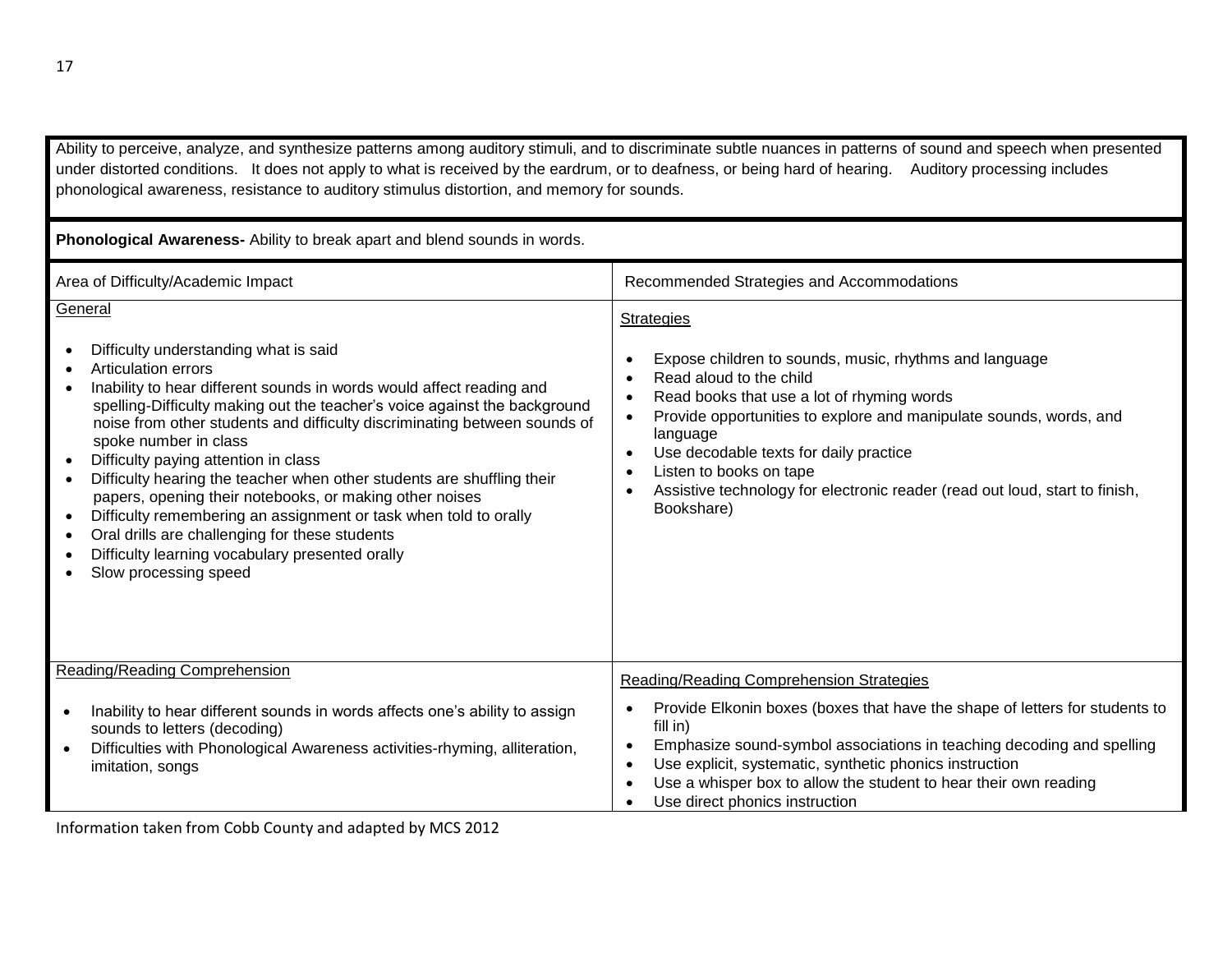|                                                                            | Example Programs: Fundations; Just Words; Road to the<br>Code; Read, Write, Type; Wilson Reading; Explode the Code; Language!;<br>REWARDS - multisyllabic words; multisyllabic words                                                                                                                                                                                                                                                                                                                                                                                                                                                                                                                                                                                                                                                                                                                                                                                                                                                                                     |
|----------------------------------------------------------------------------|--------------------------------------------------------------------------------------------------------------------------------------------------------------------------------------------------------------------------------------------------------------------------------------------------------------------------------------------------------------------------------------------------------------------------------------------------------------------------------------------------------------------------------------------------------------------------------------------------------------------------------------------------------------------------------------------------------------------------------------------------------------------------------------------------------------------------------------------------------------------------------------------------------------------------------------------------------------------------------------------------------------------------------------------------------------------------|
| Writing                                                                    | <b>Writing Strategies</b>                                                                                                                                                                                                                                                                                                                                                                                                                                                                                                                                                                                                                                                                                                                                                                                                                                                                                                                                                                                                                                                |
| Difficulty assigning sounds to letters hinders the development of accurate | Provide drill and practice for memorizing the spelling of words                                                                                                                                                                                                                                                                                                                                                                                                                                                                                                                                                                                                                                                                                                                                                                                                                                                                                                                                                                                                          |
| spelling<br>Difficulty with any type of dictation across all subject areas | Use Cover, Copy, and Compare strategies<br>$\bullet$                                                                                                                                                                                                                                                                                                                                                                                                                                                                                                                                                                                                                                                                                                                                                                                                                                                                                                                                                                                                                     |
|                                                                            | Teach spelling using word groups and sorts                                                                                                                                                                                                                                                                                                                                                                                                                                                                                                                                                                                                                                                                                                                                                                                                                                                                                                                                                                                                                               |
| Math                                                                       |                                                                                                                                                                                                                                                                                                                                                                                                                                                                                                                                                                                                                                                                                                                                                                                                                                                                                                                                                                                                                                                                          |
| Difficulty with using ordinal numbers                                      |                                                                                                                                                                                                                                                                                                                                                                                                                                                                                                                                                                                                                                                                                                                                                                                                                                                                                                                                                                                                                                                                          |
|                                                                            |                                                                                                                                                                                                                                                                                                                                                                                                                                                                                                                                                                                                                                                                                                                                                                                                                                                                                                                                                                                                                                                                          |
|                                                                            |                                                                                                                                                                                                                                                                                                                                                                                                                                                                                                                                                                                                                                                                                                                                                                                                                                                                                                                                                                                                                                                                          |
|                                                                            | <b>Accommodations</b><br>Allow the student to use books on tape/assistive technology/electronic<br>reader, start to finish, book share<br>Check for comprehension after group directions are given<br>Provide a well-managed classroom with control of extraneous activities that<br>create auditory distractions and competing background noise<br>Preferential seating that supports monitoring of student comprehension<br>$\bullet$<br>Provide a peer assistant or buddy to provide information when the student<br>did not understand an oral communication<br>Provide a modified spelling list<br>$\bullet$<br>Use computer spell check<br>$\bullet$<br>Provide student guides for listening activities<br>$\bullet$<br>Provides assistance with note taking<br>٠<br>Accompany oral information with visual materials<br>$\bullet$<br>Read tests aloud to the student<br>Place marker or visual template<br>Use slow rate of speech, appropriate language/vocabulary, copy of notes,<br>attention cues, mnemonics, extra time, tape recorder, provide both written |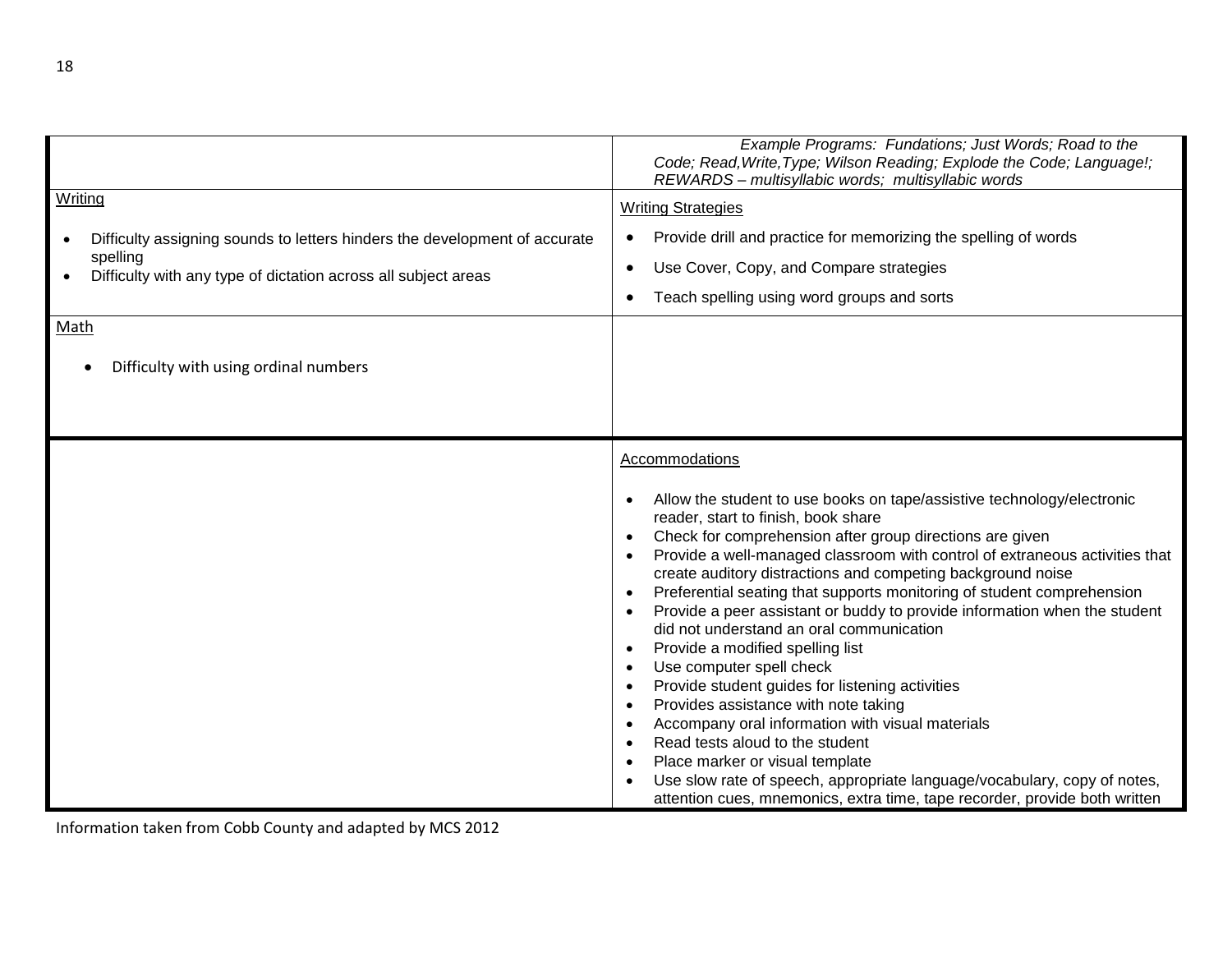|                                                                                                                                                                                                            | and verbal directions, simplify directions, concept maps, frequent feedback                                                                                                                                                                                                                          |  |
|------------------------------------------------------------------------------------------------------------------------------------------------------------------------------------------------------------|------------------------------------------------------------------------------------------------------------------------------------------------------------------------------------------------------------------------------------------------------------------------------------------------------|--|
| Resistance to Auditory Stimulus Distortion-Ability to understand speech and language that has been distorted or masked in one or more ways.                                                                |                                                                                                                                                                                                                                                                                                      |  |
| Area of Difficulty/Academic Impact                                                                                                                                                                         | Recommended Strategies and Accommodations                                                                                                                                                                                                                                                            |  |
| General                                                                                                                                                                                                    | Accommodations                                                                                                                                                                                                                                                                                       |  |
| Difficulty filtering out background noise<br>Problems understanding directions in lunch room, hallway, and<br>playground<br>Difficulty in group work when more than one person is talking                  | Provide a quiet environment<br>Allow only one person to speak at a time<br>Require student to repeat directions back to you                                                                                                                                                                          |  |
| Memory for Sounds-Ability to remember tones, patterns, and voices for short periods of time                                                                                                                |                                                                                                                                                                                                                                                                                                      |  |
| Area of Difficulty/Academic Impact                                                                                                                                                                         | Recommended Strategies and Accommodations                                                                                                                                                                                                                                                            |  |
| General                                                                                                                                                                                                    | <b>General Strategies</b>                                                                                                                                                                                                                                                                            |  |
| Difficulty remembering words and sounds within words<br>Poor spelling<br>Difficulty learning math facts due to impairment in the ability to remember<br>and retrieve information stored in a verbal format | Use multimodal presentation of information (visual, tactile, and auditory)<br>Use rehearsal strategies (e.g., rhymes, acronyms, anagrams, associations)<br>Model re-telling, paraphrasing, and summarizing<br>$\bullet$<br>Use lists, notes, checklist, or memory plans<br>Teach chunking strategies |  |
|                                                                                                                                                                                                            | Accommodations                                                                                                                                                                                                                                                                                       |  |
|                                                                                                                                                                                                            | Allow the use of a number line or calculator<br>Provide copy of notes<br>Write on tests or materials to eliminate transfer errors<br>Use constant repetition of instructions and information<br>Deliver information in smaller units or portions                                                     |  |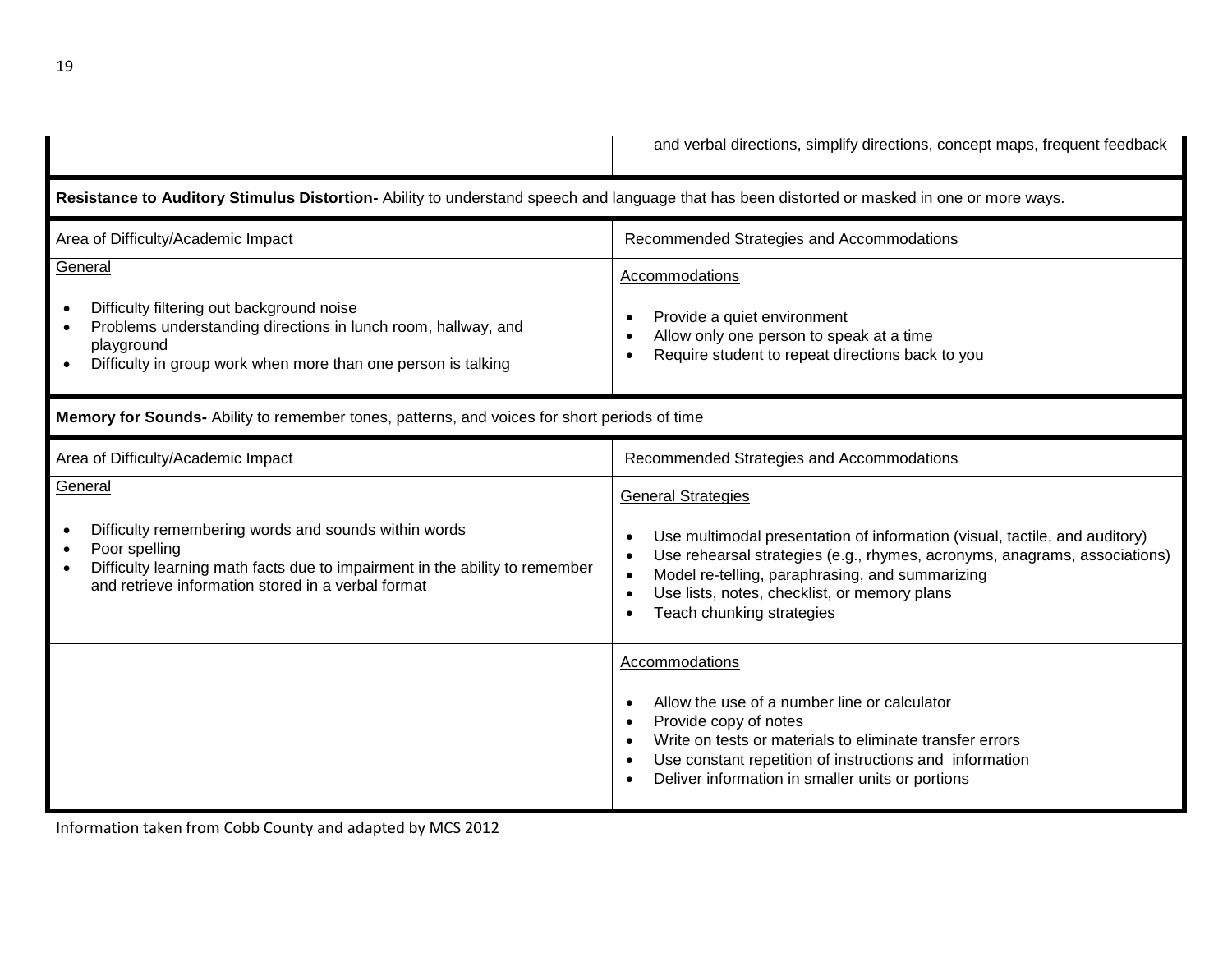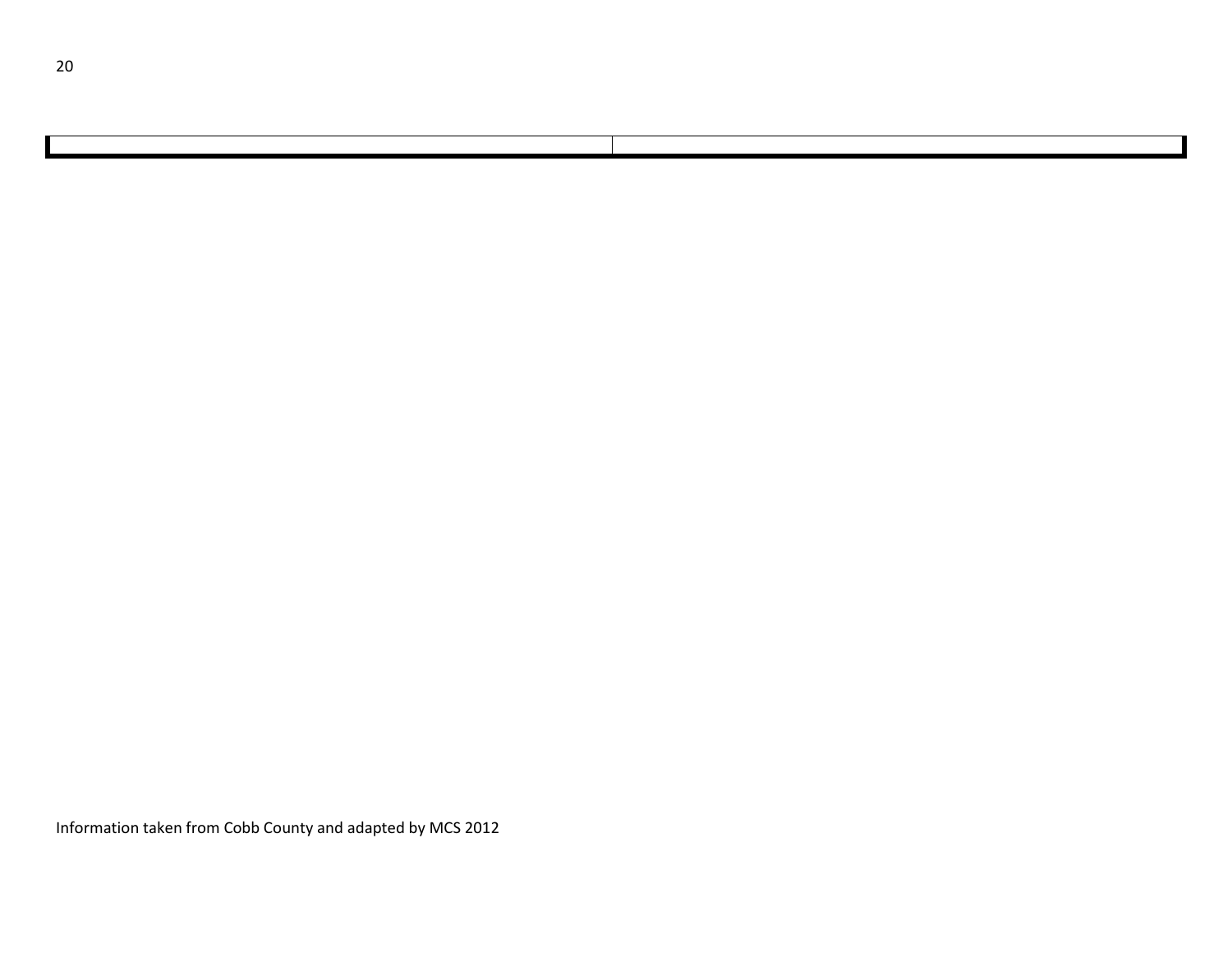# **Long-Term Storage**

Long-term storage refers to the ability to remember information and procedures that are used at some point after they are immediately taught.

Ability to store information and fluently retrieve new or previously acquired information from long-term memory. Includes the ability to absorb newly presented information and to demonstrate subsequent acquisition of such information.

| Area of Difficulty/Academic Impact                                                                                                                                                                                                                                                                                                                                       | Recommended Strategies and Accommodations                                                                                                                                                                                                                 |
|--------------------------------------------------------------------------------------------------------------------------------------------------------------------------------------------------------------------------------------------------------------------------------------------------------------------------------------------------------------------------|-----------------------------------------------------------------------------------------------------------------------------------------------------------------------------------------------------------------------------------------------------------|
| General                                                                                                                                                                                                                                                                                                                                                                  | <b>General Strategies</b>                                                                                                                                                                                                                                 |
| Difficulty storing (encoding) and retrieving information<br>Difficulty retaining and retrieving information over time<br>Weak performance on classroom examinations<br>Problems with idea production, ideational fluency, associative fluency, and<br>generation of a response<br>Difficulty relating and linking information together<br>Slow acquisition of new skills | Frequent review of information/facts<br>٠<br>Pair new concepts or information to be learned with meaningful stimuli or<br>overlearned material<br>Use mnemonic devices<br>$\bullet$<br>Associate information with prior experiences and known information |
| <b>Math</b>                                                                                                                                                                                                                                                                                                                                                              | <b>Math Strategies</b>                                                                                                                                                                                                                                    |
| Poor recall of basic math facts<br>Poor recall of mathematical procedures<br>$\bullet$                                                                                                                                                                                                                                                                                   | Encourage use of a number line<br>Teach mnemonics for math procedures<br>Teach multiple strategies for calculating math facts<br><b>Teach Touch Math</b><br>Encourage the repetition of math facts through flashcards and computer<br>programs            |
| Reading/Reading comprehension                                                                                                                                                                                                                                                                                                                                            | <b>Reading/Reading Comprehension Strategies</b>                                                                                                                                                                                                           |
| Weaknesses remembering letter-sound associations<br>$\mathbf{a}$ . If $\mathbf{c}$ all a $\mathbf{a}$ is it is the second in the second second in the second second in the second second in the second second in the second second in the second second in the second second in the second se                                                                            | Help the student associate information with prior experiences and known                                                                                                                                                                                   |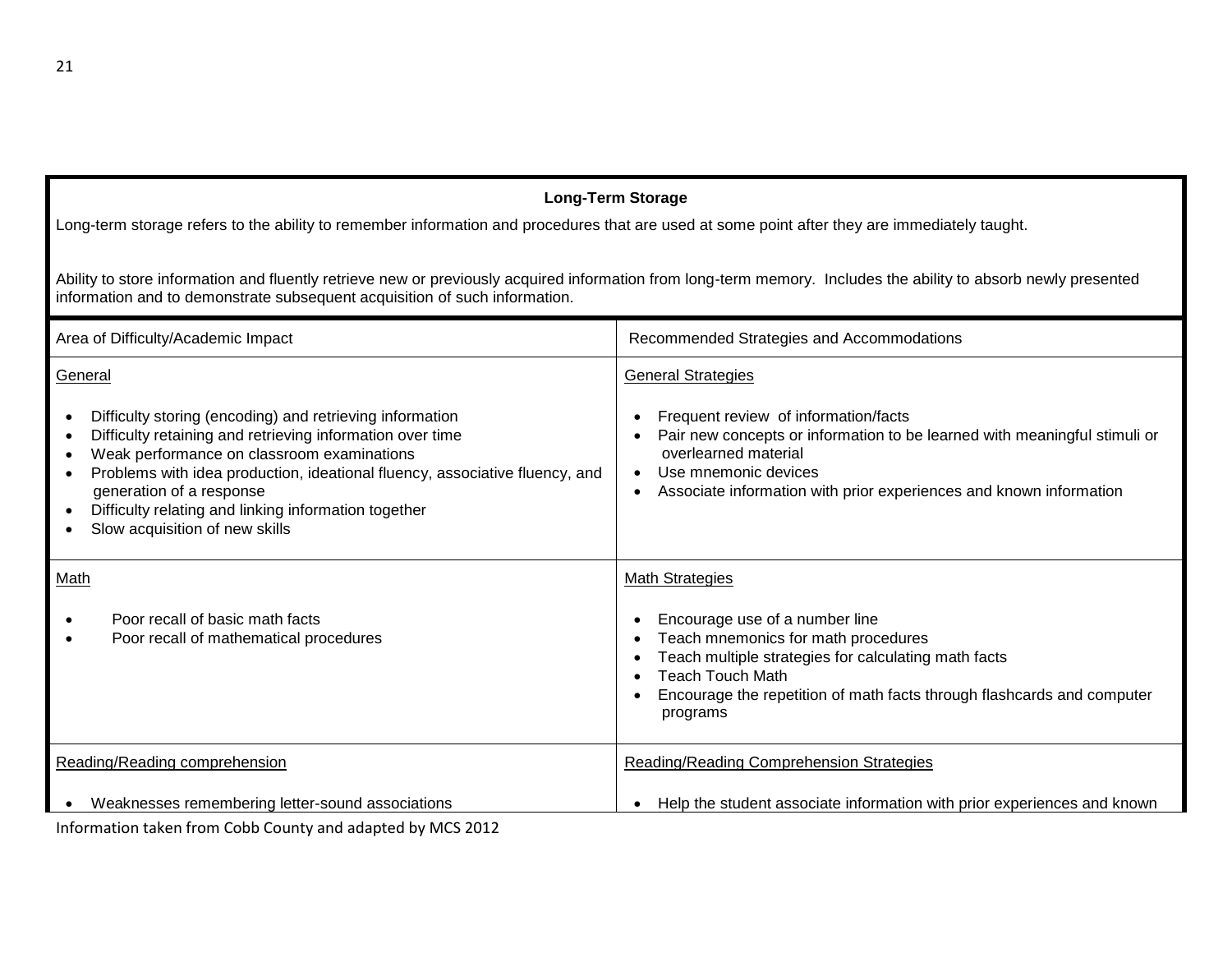| Difficulty relating material to previous knowledge, impairing reading<br>comprehension<br>Recall of sight words | information<br>Focus on overlearning sight words                                                                                                                                                                                                                      |
|-----------------------------------------------------------------------------------------------------------------|-----------------------------------------------------------------------------------------------------------------------------------------------------------------------------------------------------------------------------------------------------------------------|
| Writing<br>Poor memory for spelling<br>Difficulty coming up with ideas for writing                              | <b>Writing Strategies</b><br>Provide topic lists to aid pre-writing brainstorming activities<br>Use structured organizers to aid in connecting multiple ideas<br>Help the student associate information with prior experiences and known<br>information               |
|                                                                                                                 | Accommodations:<br>Provide extended time on tests and completion of classroom tasks<br>Present questions prior to expecting a response<br>Give student cheat sheet of frequently used equations<br>Provide a word bank rather than require free recall of information |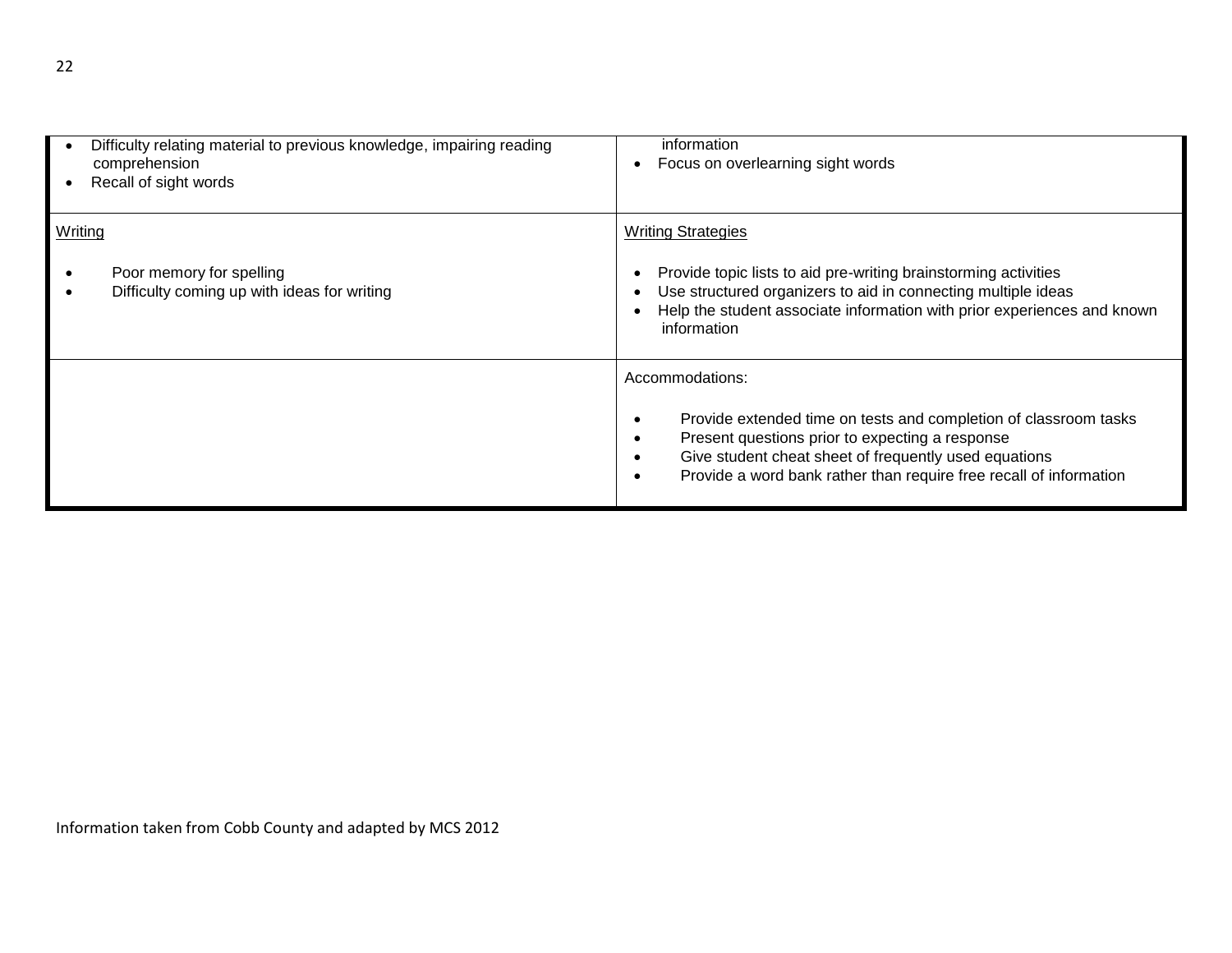|  | <b>Processing Speed</b> |
|--|-------------------------|
|  |                         |

Processing Speed is how quickly one can perform cognitive tasks.

Ability to fluently and automatically perform cognitive tasks, especially when under pressure to maintain focused attention and concentration. Processing speed may include decision speed, rapid naming, and psychomotor speed.

Psychomotor speed: movements of the body associated with mental activity

| Area of Difficulty/Academic Impact                                                                                                                                                                                                                                                                                                                                                                                                   | Recommended Strategies and Accommodations                                                                                                                                                                                                                                                                                                                                                    |
|--------------------------------------------------------------------------------------------------------------------------------------------------------------------------------------------------------------------------------------------------------------------------------------------------------------------------------------------------------------------------------------------------------------------------------------|----------------------------------------------------------------------------------------------------------------------------------------------------------------------------------------------------------------------------------------------------------------------------------------------------------------------------------------------------------------------------------------------|
| General<br>Slow in completing classwork and tests<br>Incomplete homework or tests<br>Difficulty working quickly and efficiently<br>Slower work rate<br>Difficulty responding to questions due to lag time<br>Lacks automaticity of rote information<br>Poor work completion<br>Difficulty scanning and quickly determining important information on a<br>page<br>Slow decision making skills due to inability to free working memory | <b>General Strategies</b><br>Allow time to respond orally or prepare student with question before calling<br>on them<br>Self-monitoring strategies that focus students to set goals and rate their<br>$\bullet$<br>success related to timely completion of tasks<br>Explicitly teach student to increase speed and use concrete measures of<br>$\bullet$<br>progress using charts and graphs |
| <u>Math</u><br>Difficulty working problems quickly on paper<br>Slow mental math skills<br>Low fluency related to math facts                                                                                                                                                                                                                                                                                                          | <b>Math Strategies</b><br>Use repetition of facts<br>$\bullet$<br>Use computerized math programs that focus on increasing the automaticity<br>of math facts<br>Practice with math facts using flashcards and incremental rehearsal of facts                                                                                                                                                  |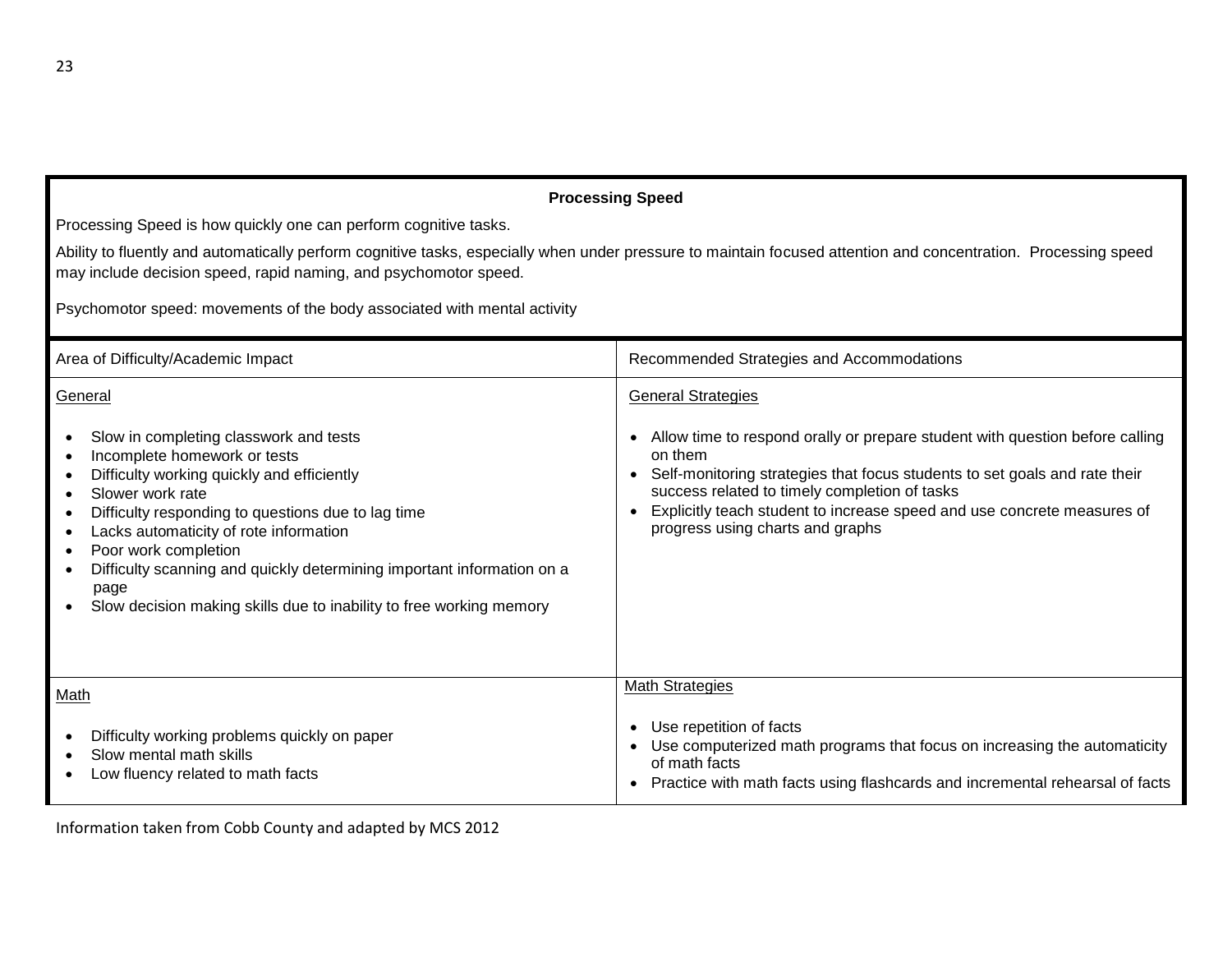|                                                                                                                                                                                          | Use speed drills<br>$\bullet$                                                                                                                                                                                                                                                                                                                                                                                                                                                                                                          |
|------------------------------------------------------------------------------------------------------------------------------------------------------------------------------------------|----------------------------------------------------------------------------------------------------------------------------------------------------------------------------------------------------------------------------------------------------------------------------------------------------------------------------------------------------------------------------------------------------------------------------------------------------------------------------------------------------------------------------------------|
|                                                                                                                                                                                          |                                                                                                                                                                                                                                                                                                                                                                                                                                                                                                                                        |
| Reading/Reading Comprehension<br>Poor reading fluency due to slow rapid naming skills<br>Slow word retrieval<br>Slow response time<br>Weak reading fluency impacts comprehension of text | <b>Reading/Reading Comprehension Strategies</b><br>Model fluent reading by reading aloud<br>$\bullet$<br>Use choral reading<br>Practice with sight words using flashcards and incremental rehearsal of<br>facts<br>Use repeated reading of texts (3-5 times)<br>Encourage rereading of a text until speed criteria is met<br>Encourage a student to read two sentences/paragraphs and have the<br>following student read the last sentence/paragraph read along with a new<br>one<br>Utilize speed drills<br>Preview reading materials |
|                                                                                                                                                                                          | Use books on tape to address fluency weaknesses<br>$\bullet$<br>Example programs: Read Naturally, Great Leaps, Quick Reads, Read<br>out Loud, Start to Finish                                                                                                                                                                                                                                                                                                                                                                          |
| Writing                                                                                                                                                                                  | <b>Writing Strategies</b>                                                                                                                                                                                                                                                                                                                                                                                                                                                                                                              |
| Slow writing skills (motorically)<br>Struggles to quickly organize and complete written tasks<br>Low writing output<br>Resistance to writing tasks                                       | Use short speed drills that emphasize output over grammar, spelling, and<br>punctuation<br>Speech Recognition software<br>$\bullet$                                                                                                                                                                                                                                                                                                                                                                                                    |
|                                                                                                                                                                                          |                                                                                                                                                                                                                                                                                                                                                                                                                                                                                                                                        |
|                                                                                                                                                                                          | Accommodations:<br>• Access to word processor<br>• Provide books on tape<br>• Provide oral directions<br>• Provide copies of notes, formatted which only key words need to be added                                                                                                                                                                                                                                                                                                                                                    |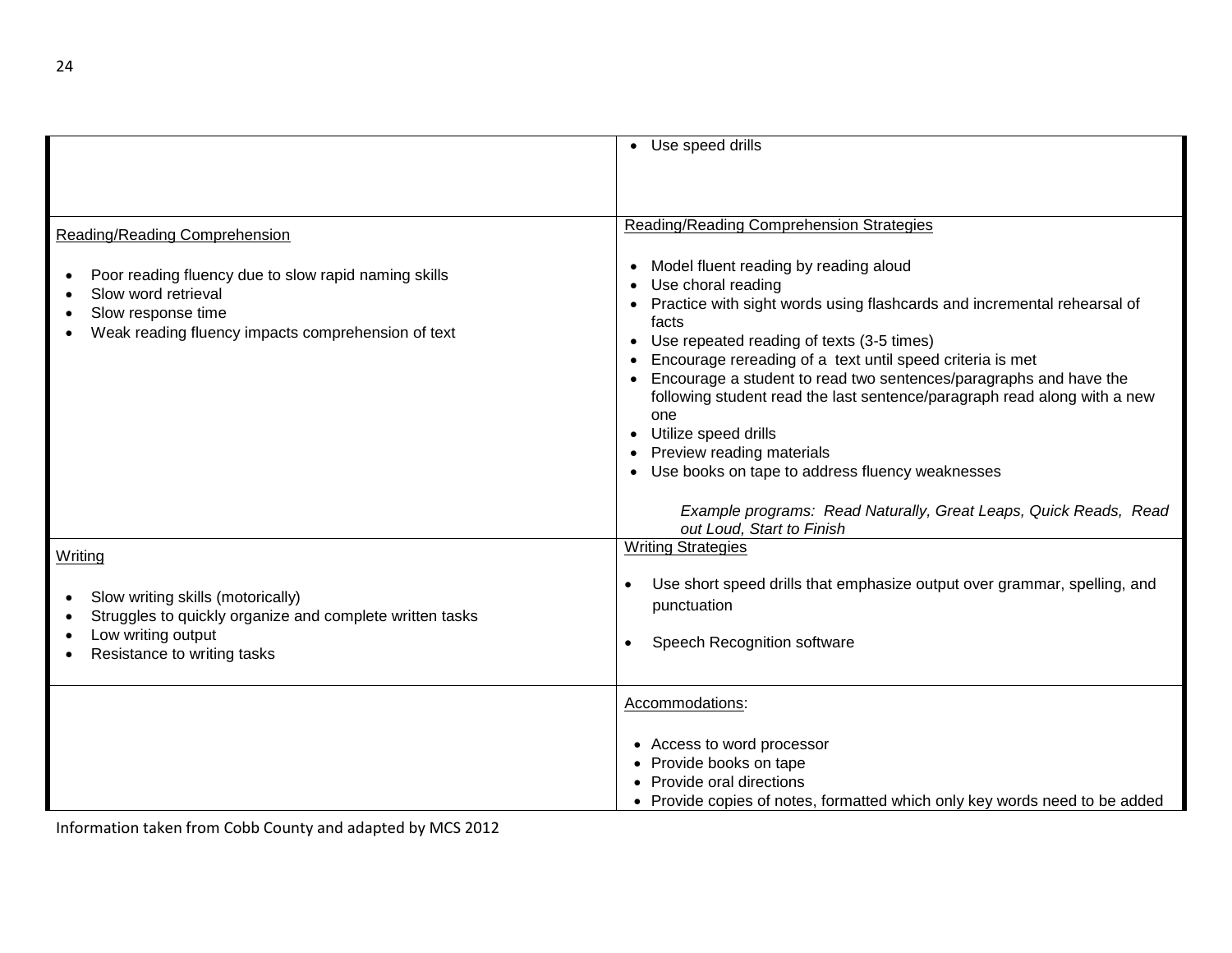|                                                                                                                                                                                                | • Provide extended time<br>• Reduce quantity of work in favor of quality<br>• Shorten or chunk assignments (e.g., odds or evens, fold paper in half, etc.)<br>• Use a timer to increase self-monitoring of output and speed of completion<br>• Reduce and structure the amount of copying required from a book or board<br>• Provide high-interest books on student's reading level<br>• Provide resource folder |
|------------------------------------------------------------------------------------------------------------------------------------------------------------------------------------------------|------------------------------------------------------------------------------------------------------------------------------------------------------------------------------------------------------------------------------------------------------------------------------------------------------------------------------------------------------------------------------------------------------------------|
| Note: Cognitive Efficiency has to do with both Processing Speed and Working<br>memory and will determine how much and how efficiently a student will process<br>information and thus learn it. |                                                                                                                                                                                                                                                                                                                                                                                                                  |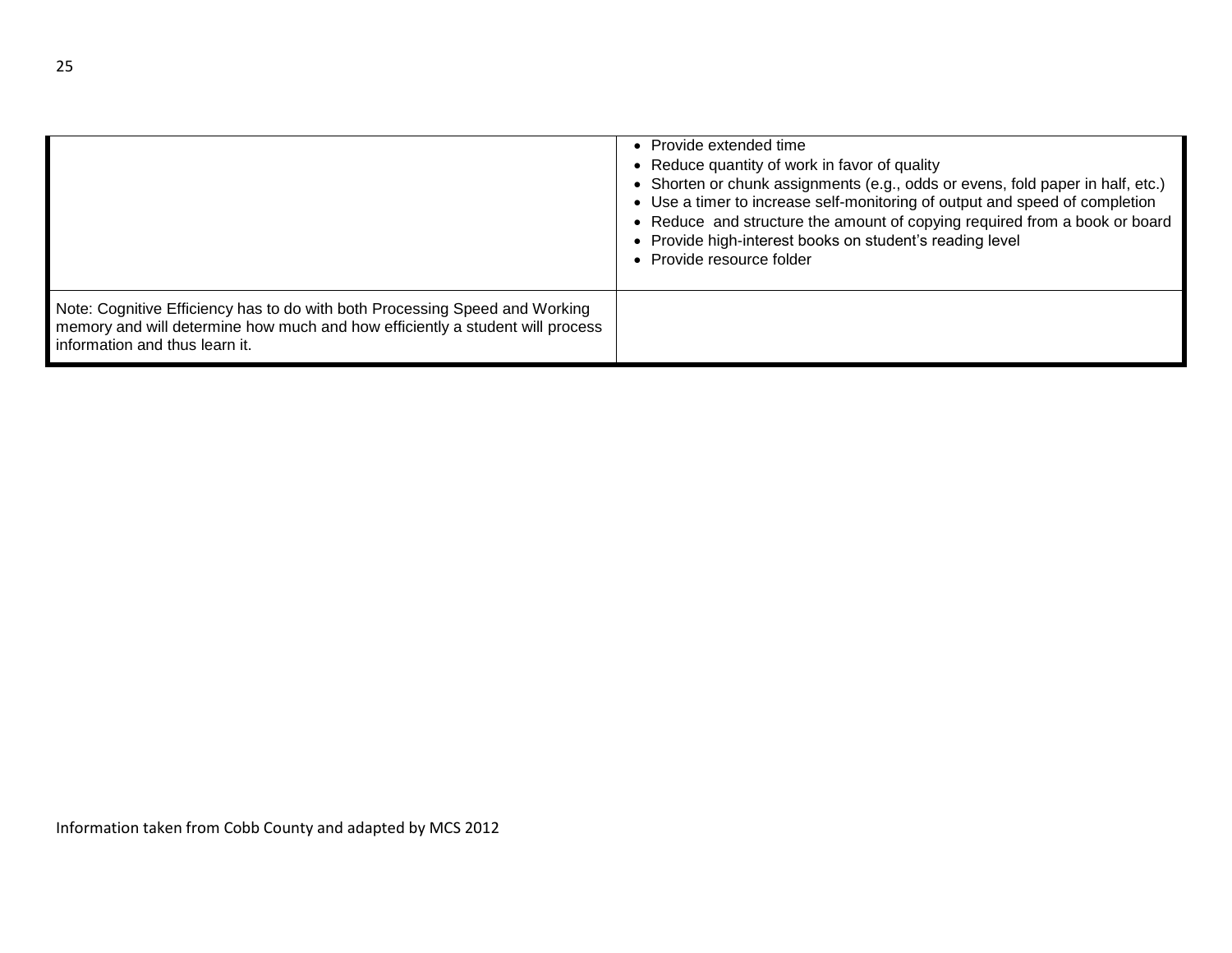#### **Executive Functioning**

Executive functioning includes the brain-based functions that involve mental control and self-regulation. Executive functions area analogous to a maestro of an orchestra, while the rest of the cognitive processes comprise the band itself.

Executive functioning guides the management of our internal resources in order to achieve a goal. Cognitive components of executive functioning include attention control, cognitive flexibility, planning, goal setting, inhibition, and self-monitoring. Executive processing involves controlling or self-directing our cognitive resources and processing.

Inhibition- the ability to resist impulses and to stop one's behavior at the appropriate time.

**Attention Control-** The ability to maintain attention to a situation or task in spite of distractibility, fatigue, or boredom. Difficulty maintaining concentration. Typical symptoms involve developmentally inappropriate levels of attention (predominantly inattentive, predominantly hyperactive-impulsive, combine—inattention, hyperactivity-impulsivity

| Area of Difficulty/Academic Impact                                                                                                                                                                                                                                                                                                                                                                                                                                                                                                                                                                                                                                              | Recommended Strategies and Accommodations                                                                                                                                                                                                                                                                                              |
|---------------------------------------------------------------------------------------------------------------------------------------------------------------------------------------------------------------------------------------------------------------------------------------------------------------------------------------------------------------------------------------------------------------------------------------------------------------------------------------------------------------------------------------------------------------------------------------------------------------------------------------------------------------------------------|----------------------------------------------------------------------------------------------------------------------------------------------------------------------------------------------------------------------------------------------------------------------------------------------------------------------------------------|
| General<br>• Struggles with wasting time doing small project and fails to do big<br>project<br>Difficulty determining what material to record during note-taking<br>• Failure to complete tasks<br>Engagement in distracted behaviors<br>• Inability to attend in stimulating environment<br>Difficulty organizing and completing work correctly<br>• Writing is disorganized<br>• May give the impression that they are not listening or has not heard<br>what has been said<br>• Work is often messy and performed carelessly and impulsively<br>Difficulty maintaining attention to essential instruction<br>• Students may actually be attending to too many things at once | <b>General Strategies</b><br>Use an incentive system to encourage student to remain on-task<br>Use an "If-Then" plan to encourage student to remain focused on non-<br>$\bullet$<br>preferred task<br>Teach student to use accommodations independently<br>Self-monitoring checklists<br>direct instruction of organization strategies |
| • Difficulty maintaining attention to steps in algorithms or problem                                                                                                                                                                                                                                                                                                                                                                                                                                                                                                                                                                                                            |                                                                                                                                                                                                                                                                                                                                        |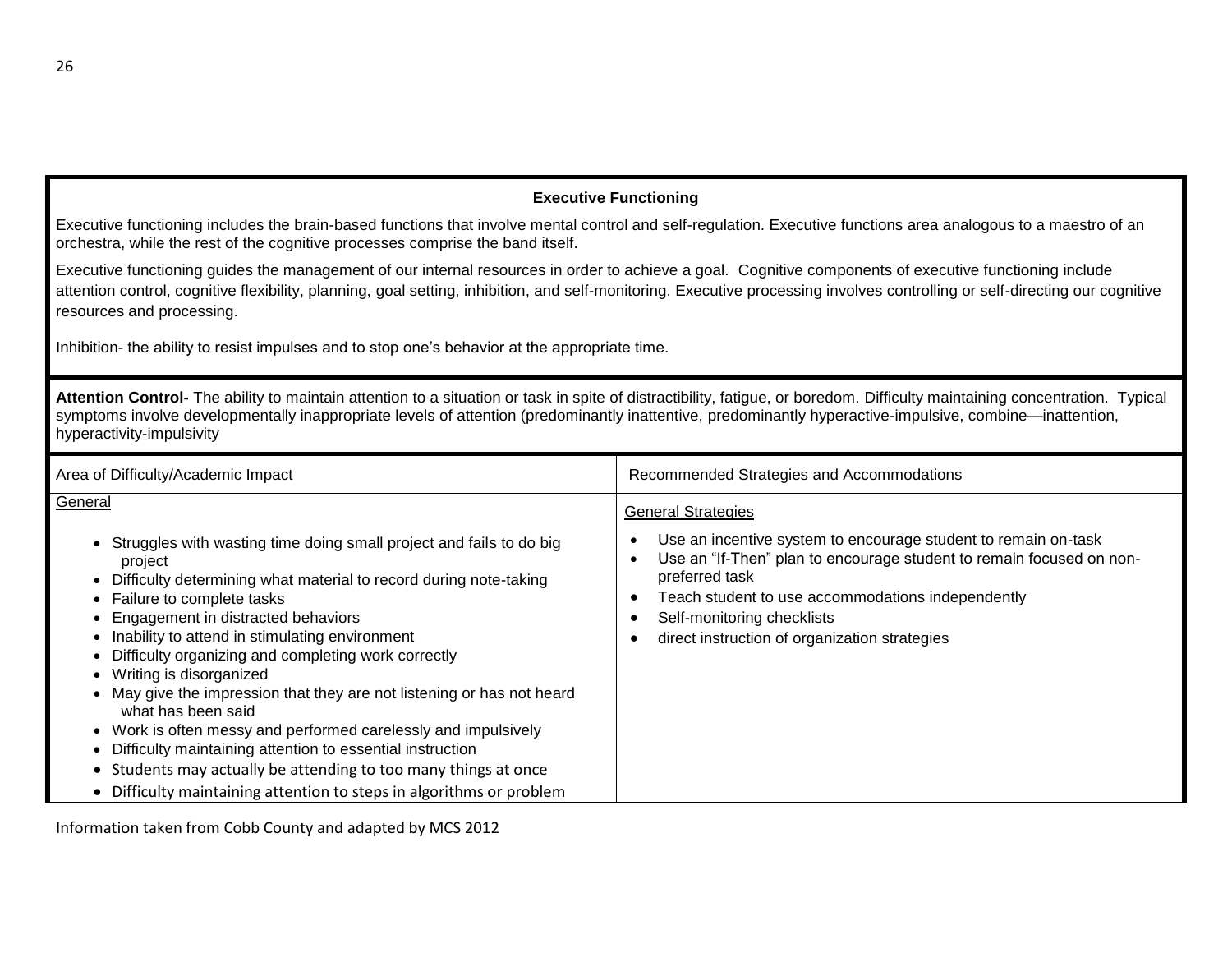| solving                                                                                                                                                                         |                                                                                                                                                                                                                                                                                                                                                                                                                                                                                                                                                                                                                                                                                                                         |
|---------------------------------------------------------------------------------------------------------------------------------------------------------------------------------|-------------------------------------------------------------------------------------------------------------------------------------------------------------------------------------------------------------------------------------------------------------------------------------------------------------------------------------------------------------------------------------------------------------------------------------------------------------------------------------------------------------------------------------------------------------------------------------------------------------------------------------------------------------------------------------------------------------------------|
|                                                                                                                                                                                 | Accommodations<br>Provide structured organizers for breaking projects into smaller parts<br>$\bullet$<br>Provide outlines for note taking<br>$\bullet$<br>Use a timer and encourage student to complete activity within time allotted<br>Plan student's schedule so that activities requiring the most focused<br>concentration are during periods of the day that child is most focused<br>Provide quiet location for student to work<br>$\bullet$<br>Attention cues, structured environment, color code, clear transitions,<br>conferencing, check in check out, positive reinforcement                                                                                                                               |
| Cognitive Flexibility- The ability to think flexibly and be able to alternate attention to solve a complex or novel task (Selective Attention).                                 |                                                                                                                                                                                                                                                                                                                                                                                                                                                                                                                                                                                                                                                                                                                         |
| Area of Difficulty/Academic Impact                                                                                                                                              | Recommended Strategies and Accommodations                                                                                                                                                                                                                                                                                                                                                                                                                                                                                                                                                                                                                                                                               |
| General<br>Difficulty making transitions between tasks or within tasks<br>$\bullet$<br>Difficulty coping with unforeseen events<br>Problems with perseverating on the same idea | <b>General Strategies</b><br>Try to teach frameworks for "walking through" new situations and changes.<br>This includes teaching self-talk as well as determining when to seek<br>external assistance.<br>Model a range of ways of approaching a single task or situation<br>Teach brainstorming techniques<br>Provide a place for self-calming during stressful times and teach self-<br>soothing techniques<br>Create visual cues for routines and schedules<br>Highlight changes and help the individual build a bridge from what he/she<br>knows to what he/she does not know<br>Provide additional support during transitions when new concepts, tasks, or<br>environments are introduced<br>Think alouds to model |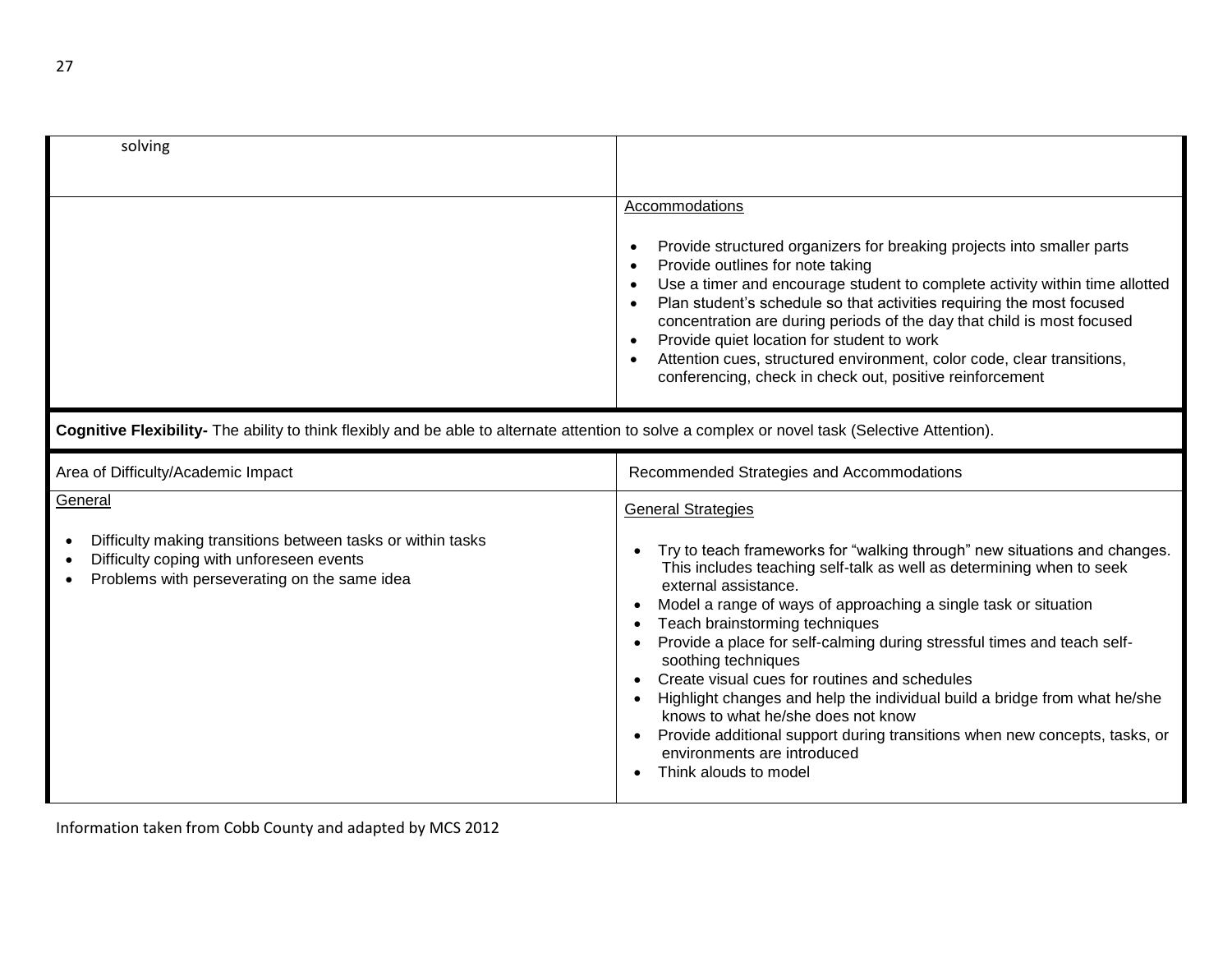| Math<br>Problems changing approach to a problem<br>٠<br>Difficulties changing from one math operation to another |                                                                                 |
|------------------------------------------------------------------------------------------------------------------|---------------------------------------------------------------------------------|
| Writing                                                                                                          |                                                                                 |
| Difficulty changing topic<br>Problems brainstorming creative ideas                                               |                                                                                 |
|                                                                                                                  | Accommodations                                                                  |
|                                                                                                                  | Allow additional time to adjust to changes                                      |
|                                                                                                                  |                                                                                 |
|                                                                                                                  | Create consistent and predictable environments as much as possible<br>$\bullet$ |
| Planning- Ability to evaluate a task and plan a strategy to solve a problem and reach an answer.                 |                                                                                 |
|                                                                                                                  |                                                                                 |
| Area of Difficulty/Academic Impact                                                                               | Recommended Strategies and Accommodations                                       |
| General                                                                                                          | <b>General Strategies</b>                                                       |

- Model problem-solving skills think alouds
- Walk through the planning process with the student and help him/her plan an approach to the task at hand – think alouds
- Review assignments and model the planning process by talking it through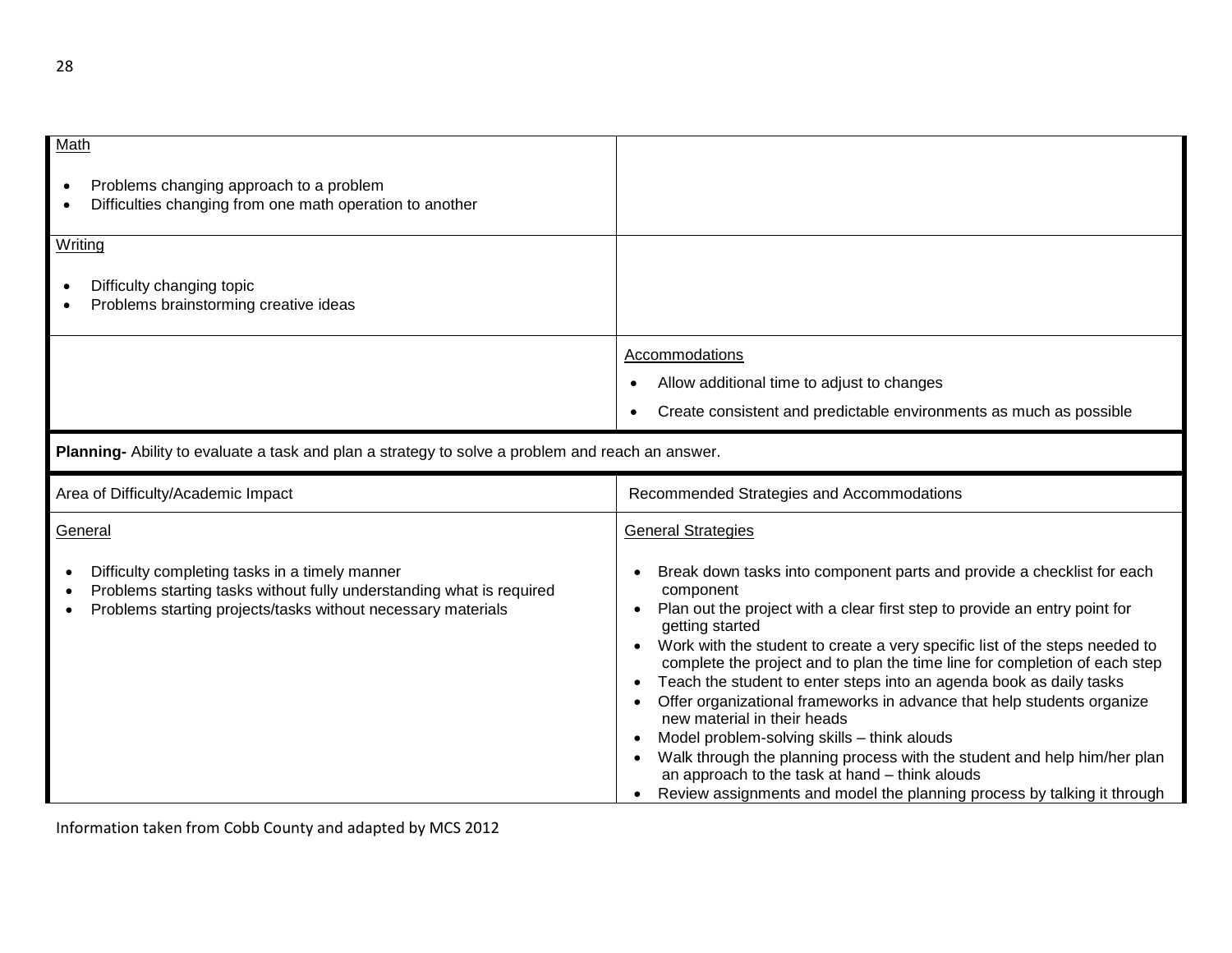|                                                                                                                          | out loud Gradually switch to having the student lay out the plan while you<br>take a coaching role helping only as much as needed                              |
|--------------------------------------------------------------------------------------------------------------------------|----------------------------------------------------------------------------------------------------------------------------------------------------------------|
|                                                                                                                          | Computer software that is available: Inspiration, Kidspiration, MindJet,<br>MindManager                                                                        |
| Math                                                                                                                     |                                                                                                                                                                |
| Problems sequencing math steps<br>٠                                                                                      |                                                                                                                                                                |
| Reading/Reading Comprehension                                                                                            |                                                                                                                                                                |
| Problems previewing reading material<br>٠                                                                                |                                                                                                                                                                |
| Writing:                                                                                                                 | <b>Writing Strategies</b>                                                                                                                                      |
| Struggles with disorganized and non-sequential writing<br>Difficulty making logical argument<br>Poor paragraph formation | Develop templates for repetitive procedures such as compare and contrast<br>guides for papers<br>Use visual maps for brainstorming and organizing<br>$\bullet$ |
|                                                                                                                          | Accommodations:                                                                                                                                                |
|                                                                                                                          | Provide a packet about projects with a checklist of the steps and when they<br>$\bullet$<br>are due                                                            |
| Goal Setting- Ability to identify a goal and follow through to the completion of the goal.                               |                                                                                                                                                                |
| Area of Difficulty/Academic Impact                                                                                       | Recommended Strategies and Accommodations                                                                                                                      |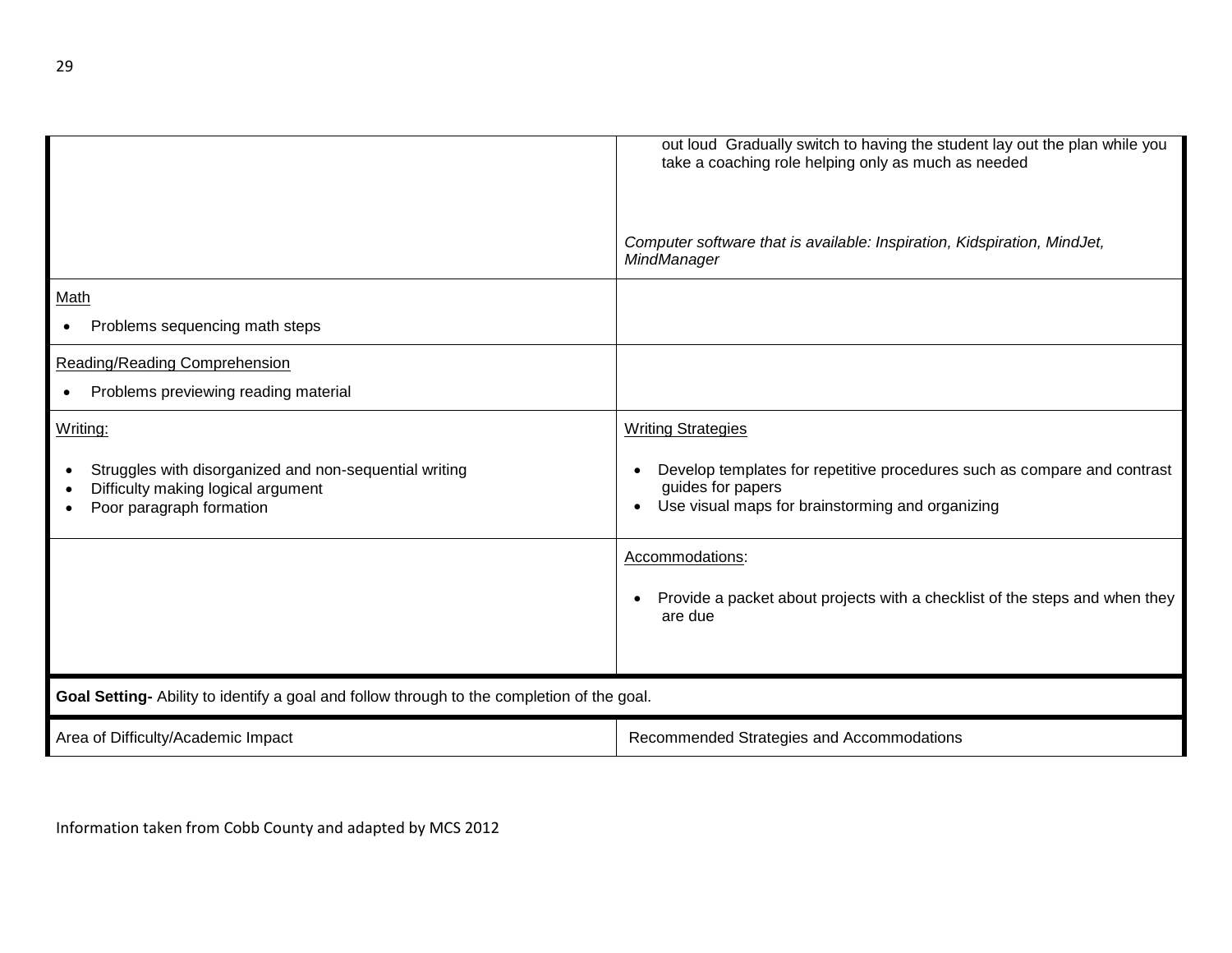| <b>General Strategies</b><br>General<br>Individual seems "future-blind" (i.e., not working towards the future)<br>Break down tasks into component parts and provide a checklist for each<br>Difficulty setting mini-goals<br>component<br>Plan out the project with a clear first step to provide an entry point for<br>getting started<br>Work with the student to create a very specific list of the steps needed to<br>complete the project and to plan the time line for completion of each step<br>Teach the student to enter steps into an agenda book as daily tasks<br>Offer organizational frameworks in advance that help students organize<br>new material in their heads<br>Model problem-solving skills - think alouds<br>Walk through the planning process with the student and help him/her plan<br>an approach to the task at hand<br>Review assignments and model the planning process by talking it through<br>out loud; gradually switch to having the student lay out the plan while you<br>take a coaching role helping only as much as needed<br>Provide external structure and feedback in a sensitive and developmentally<br>appropriate manner<br>Teach the use of tools and techniques to improve monitoring such as<br>checklists for repetitive tasks<br>Highlight the process of self-review and analysis of behavior<br>Provide checklists to help the student monitory his/her performance<br>Have student set a goal and rate their performance |  |
|---------------------------------------------------------------------------------------------------------------------------------------------------------------------------------------------------------------------------------------------------------------------------------------------------------------------------------------------------------------------------------------------------------------------------------------------------------------------------------------------------------------------------------------------------------------------------------------------------------------------------------------------------------------------------------------------------------------------------------------------------------------------------------------------------------------------------------------------------------------------------------------------------------------------------------------------------------------------------------------------------------------------------------------------------------------------------------------------------------------------------------------------------------------------------------------------------------------------------------------------------------------------------------------------------------------------------------------------------------------------------------------------------------------------------------------------------------------------------------|--|
|                                                                                                                                                                                                                                                                                                                                                                                                                                                                                                                                                                                                                                                                                                                                                                                                                                                                                                                                                                                                                                                                                                                                                                                                                                                                                                                                                                                                                                                                                 |  |
|                                                                                                                                                                                                                                                                                                                                                                                                                                                                                                                                                                                                                                                                                                                                                                                                                                                                                                                                                                                                                                                                                                                                                                                                                                                                                                                                                                                                                                                                                 |  |

**Inhibition-** The ability to stop and think before acting and to resist the urge to respond to distracters. This ability allows one the time to evaluate a situation and how his/her behavior might affect it.

| Area of Difficulty/Academic Impact                                                                                             | Recommended Strategies and Accommodations                                                                                                       |
|--------------------------------------------------------------------------------------------------------------------------------|-------------------------------------------------------------------------------------------------------------------------------------------------|
| <b>General</b>                                                                                                                 | <b>General Strategies</b>                                                                                                                       |
| Difficulty with distractibility and or impulsiveness<br>Problems picking smaller, immediate reward over larger, delayed reward | Provide external reinforcement for appropriate behavior and choices<br>Minimize distracters (e.g., handing out multiple page exercises one at a |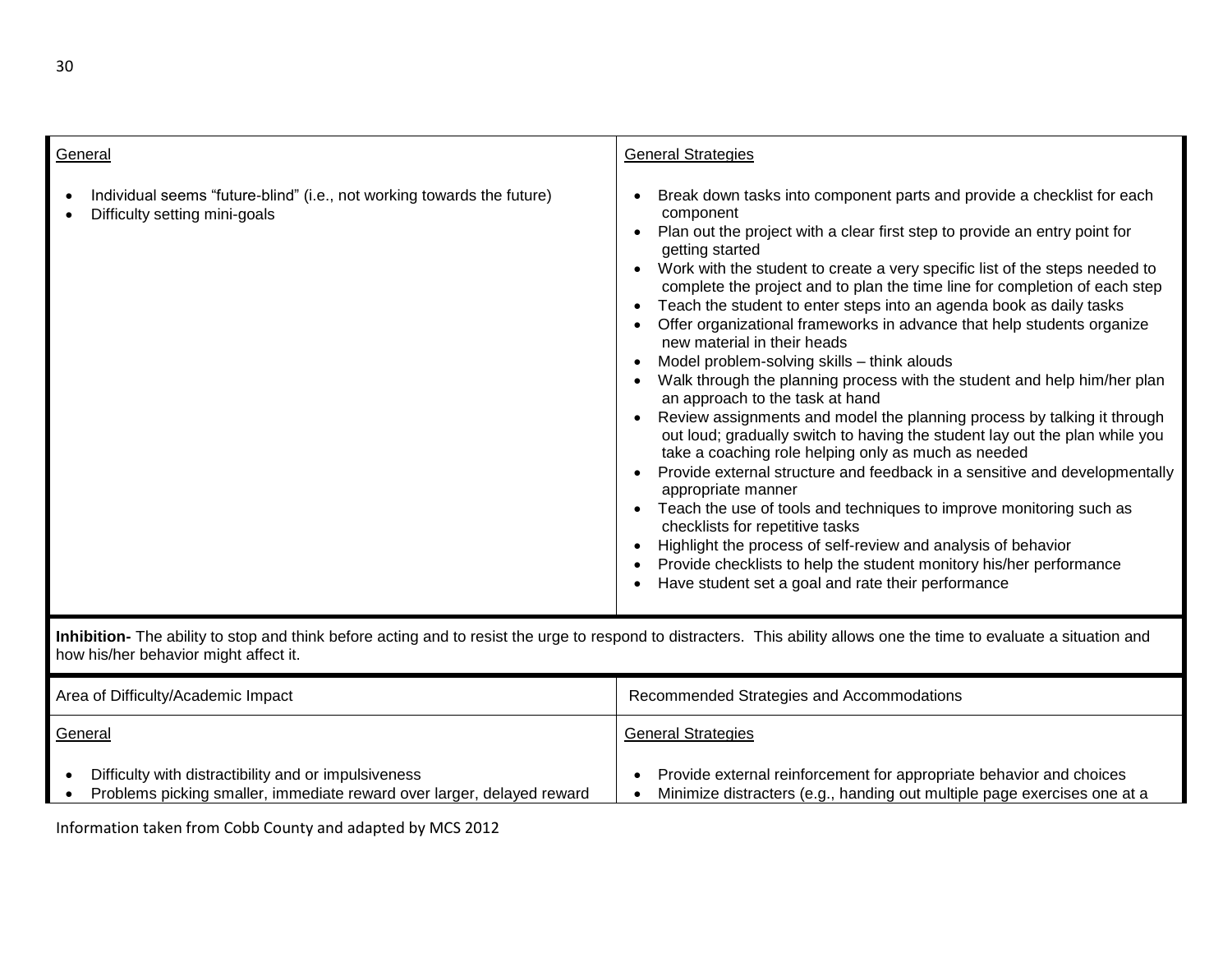| Difficulty speaking before thinking                                                                                                                                                                                                                                                                                                                                                                                                                                                                                                                                                                                                                                                                                                                                                           | time)<br>Teach Stop and Think strategies<br>Cue the student as to expected behaviors and review class rules for each<br>school environment<br>Accommodations<br>Restrict access to settings or situations in which the child can get in trouble |
|-----------------------------------------------------------------------------------------------------------------------------------------------------------------------------------------------------------------------------------------------------------------------------------------------------------------------------------------------------------------------------------------------------------------------------------------------------------------------------------------------------------------------------------------------------------------------------------------------------------------------------------------------------------------------------------------------------------------------------------------------------------------------------------------------|-------------------------------------------------------------------------------------------------------------------------------------------------------------------------------------------------------------------------------------------------|
| Metacognition/Self-Monitoring- The ability to stand back and take a bird's eye view of one-self in a situation, includes the ability to assess one's performance<br>and progress towards a goal.<br><b>Cognition and Metacognition Deficits:</b><br>Cognition as it refers to "understanding" is the ability to comprehend what you see and hear, and to infer information from social cues and body language.<br>Metacognition emphasizes self-awareness of how one approaches a task in order to plan and monitor progress (thinking about your thinking)<br>Do not recognize that they are failing to understand what they are reading<br>Difficulty selecting the main idea<br>Difficulty summarizing<br>Lack of strategies to use when planning, writing and revising written expression |                                                                                                                                                                                                                                                 |
| Area of Difficulty/Academic Impact                                                                                                                                                                                                                                                                                                                                                                                                                                                                                                                                                                                                                                                                                                                                                            | Recommended Strategies and Accommodations                                                                                                                                                                                                       |
| General                                                                                                                                                                                                                                                                                                                                                                                                                                                                                                                                                                                                                                                                                                                                                                                       | <b>General Strategies</b><br>Provide external structure and feedback in a sensitive and developmentally                                                                                                                                         |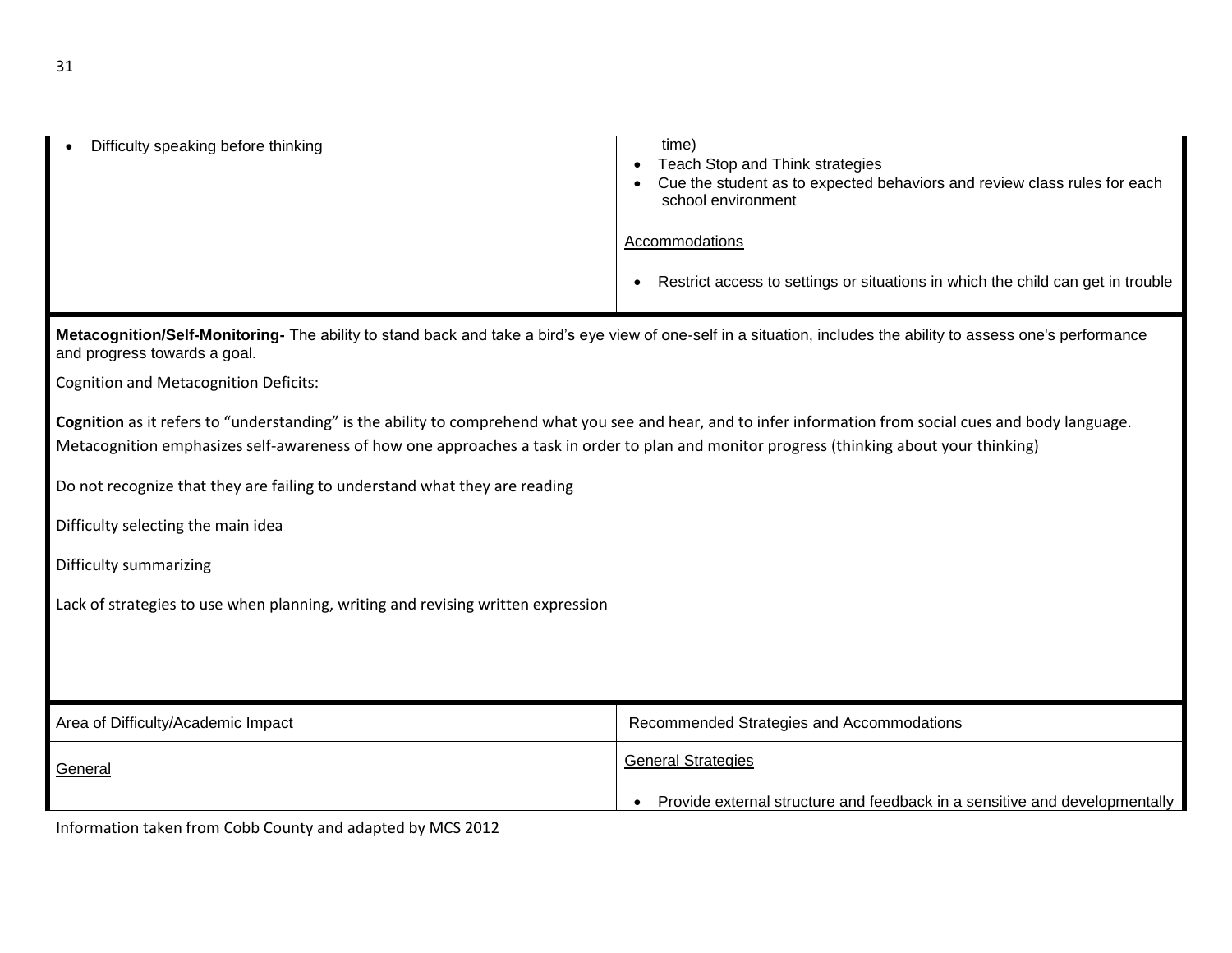| Difficulty analyzing errors in order to improve future performance<br>Poor self-checking to insure that each step is completed<br>Problems with monitoring pace to determine if goal will be met on time<br>Problems checking work before submitting it<br>$\bullet$<br>Difficulty completing tasks in given time<br>$\bullet$<br>Lack awareness of basic skills<br>Lack awareness of strategies and resources to complete tasks<br>$\bullet$<br>Trouble selecting appropriate strategies to solve problems<br>$\bullet$<br>Difficulties identifying and selecting appropriate strategies<br>Difficulties organizing information<br>$\bullet$<br>Difficulty monitoring problem-solving processes<br>$\bullet$<br>Difficulty evaluating problems for accuracy<br>Difficulty generalizing strategies to new situations<br>$\bullet$<br>Not able to adjust reading styles to accommodate the difficulty of the text | appropriate manner<br>Teach the use of tools and techniques to improve monitoring such as<br>$\bullet$<br>checklists for repetitive tasks<br>Highlight the process of self-review and analysis of behavior<br>$\bullet$<br>Provide checklists to help the student monitory his/her performance<br>$\bullet$<br>Have student set a goal and rate their performance<br>Thinks alouds to model<br>Concept maps<br>Self-monitor<br>Conferencing<br>Positive reinforcement |
|------------------------------------------------------------------------------------------------------------------------------------------------------------------------------------------------------------------------------------------------------------------------------------------------------------------------------------------------------------------------------------------------------------------------------------------------------------------------------------------------------------------------------------------------------------------------------------------------------------------------------------------------------------------------------------------------------------------------------------------------------------------------------------------------------------------------------------------------------------------------------------------------------------------|-----------------------------------------------------------------------------------------------------------------------------------------------------------------------------------------------------------------------------------------------------------------------------------------------------------------------------------------------------------------------------------------------------------------------------------------------------------------------|
|                                                                                                                                                                                                                                                                                                                                                                                                                                                                                                                                                                                                                                                                                                                                                                                                                                                                                                                  | <b>Math Strategies</b>                                                                                                                                                                                                                                                                                                                                                                                                                                                |
|                                                                                                                                                                                                                                                                                                                                                                                                                                                                                                                                                                                                                                                                                                                                                                                                                                                                                                                  | Teach students to check answers by using the opposite operation<br>Teach students to check answers using estimation<br>Teach students to use a problem-solving strategy (e.g., QDPAC)                                                                                                                                                                                                                                                                                 |
|                                                                                                                                                                                                                                                                                                                                                                                                                                                                                                                                                                                                                                                                                                                                                                                                                                                                                                                  | Reading/Reading Comprehension Strategies                                                                                                                                                                                                                                                                                                                                                                                                                              |
|                                                                                                                                                                                                                                                                                                                                                                                                                                                                                                                                                                                                                                                                                                                                                                                                                                                                                                                  | Teach reading self-monitoring strategies (e.g., SQ3R, Click or Clunk)                                                                                                                                                                                                                                                                                                                                                                                                 |
|                                                                                                                                                                                                                                                                                                                                                                                                                                                                                                                                                                                                                                                                                                                                                                                                                                                                                                                  | <b>Writing Strategies</b>                                                                                                                                                                                                                                                                                                                                                                                                                                             |
|                                                                                                                                                                                                                                                                                                                                                                                                                                                                                                                                                                                                                                                                                                                                                                                                                                                                                                                  | Teach student to use a proofreading strategy (e.g., COPS)                                                                                                                                                                                                                                                                                                                                                                                                             |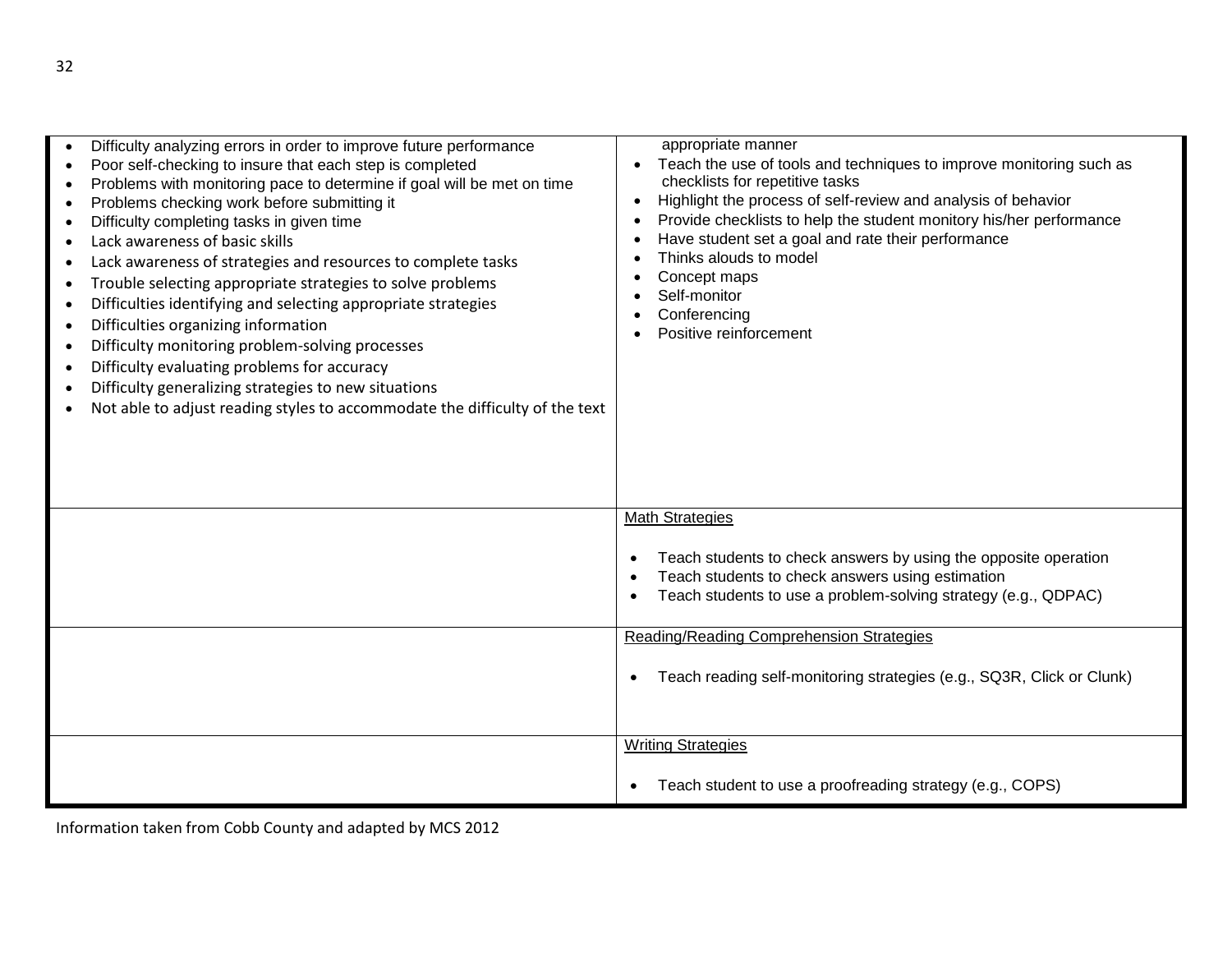| Initiation- The ability to begin projects without undue procrastination, in an efficient or timely fashion. The ability to begin or start a task.                                                                                                                                                                                         |                                                                                                                                                                                                                                                                                                                                                                                                          |
|-------------------------------------------------------------------------------------------------------------------------------------------------------------------------------------------------------------------------------------------------------------------------------------------------------------------------------------------|----------------------------------------------------------------------------------------------------------------------------------------------------------------------------------------------------------------------------------------------------------------------------------------------------------------------------------------------------------------------------------------------------------|
| Area of Difficulty/Academic Impact                                                                                                                                                                                                                                                                                                        | Recommended Strategies and Accommodations                                                                                                                                                                                                                                                                                                                                                                |
| General<br>Difficulty starting an assignment or project<br>٠<br>Poor use of class time<br>Poor planning of when to start a task and starting it promptly at<br>$\bullet$<br>predetermined time Difficulty starting an assignment or project<br>Difficulty planning when to start a task and starting it promptly at<br>predetermined time | <b>General Strategies</b><br>Have student specify when he/she will begin task<br>$\bullet$<br>Teach self-talk strategies (e.g., "I need to start working now.")<br>$\bullet$<br>Use an incentive system to reinforce independent initiation of tasks<br>٠<br>Create a visual cue to prompt the student to start working<br>$\bullet$<br>Note start and stop times when tasks are assigned/completed<br>٠ |
| Organization- The ability to arrange or place things according to a system                                                                                                                                                                                                                                                                |                                                                                                                                                                                                                                                                                                                                                                                                          |
| Area of Difficulty/Academic Impact                                                                                                                                                                                                                                                                                                        | Recommended Strategies and Accommodations                                                                                                                                                                                                                                                                                                                                                                |
| General<br>Failure to have needed supplies<br>$\bullet$                                                                                                                                                                                                                                                                                   | <b>General Strategies</b><br>Provide external structure and feedback in a sensitive and developmentally<br>appropriate manner<br>Highlight the process of self-review and analysis of behavior<br>Have student set a goal and rate their performance<br>Use of graphic organizers                                                                                                                        |
| Math<br>Problems organizing math problems                                                                                                                                                                                                                                                                                                 |                                                                                                                                                                                                                                                                                                                                                                                                          |
| Writing<br>Disorganized and non-sequential writing<br>$\bullet$                                                                                                                                                                                                                                                                           |                                                                                                                                                                                                                                                                                                                                                                                                          |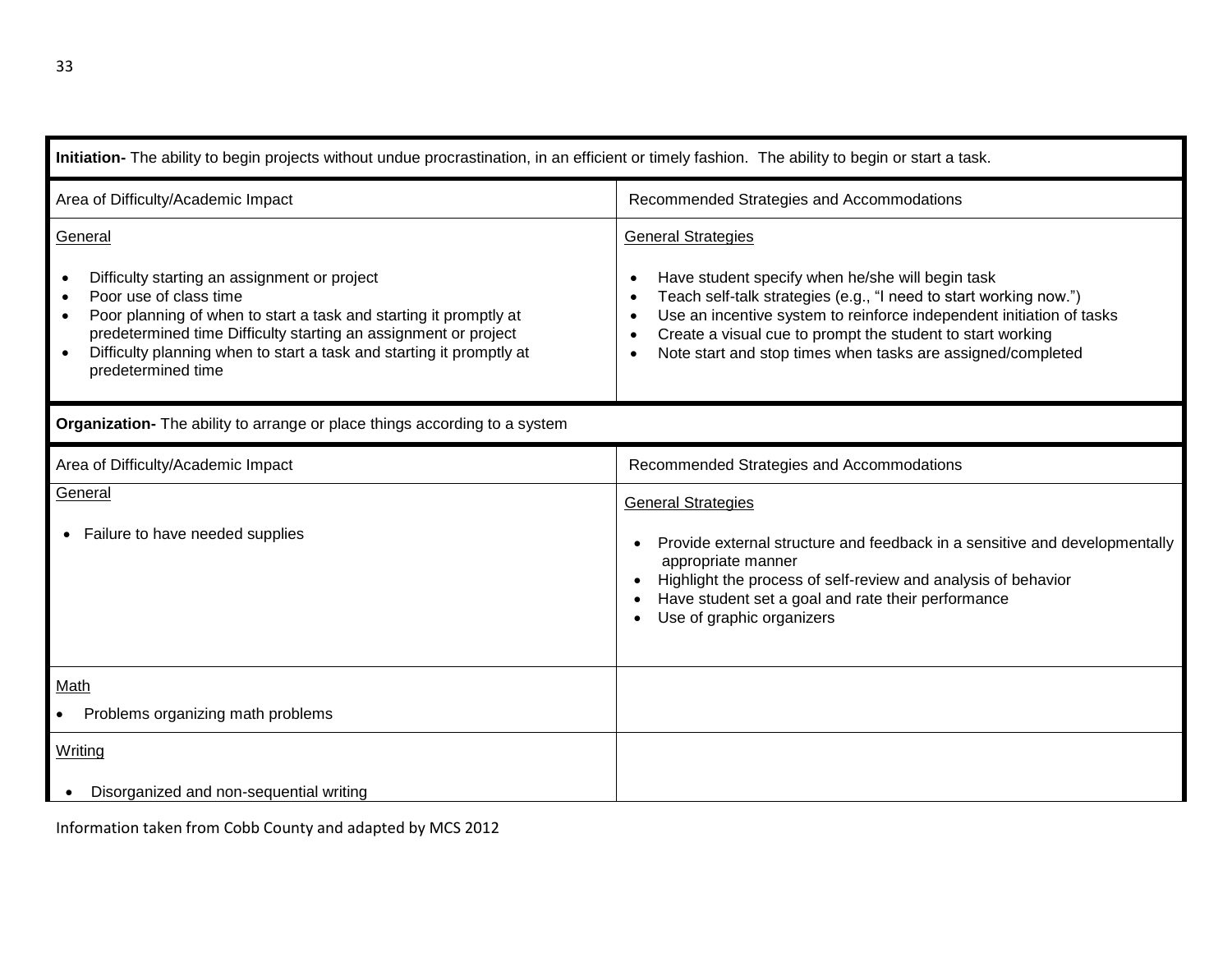| Difficulty making logical argument |                                                                                                                                                                                                                                |
|------------------------------------|--------------------------------------------------------------------------------------------------------------------------------------------------------------------------------------------------------------------------------|
|                                    | Accommodations<br>• Provide a second set of books<br>• Create an organization system for student<br>Provide an adult to check in regarding organization<br>• Self-monitoring checklist<br>Use of graph paper for math problems |

#### **Motor**

Motor – motor skill deficiencies interfere with the ability to use and coordinate large and small body muscles in order to move and manipulate objects.

- Work often looks sloppy as if it was completed quickly and without much effort
- Inability to write clearly interferes with accuracy so written work may not reflect understanding
- Difficulties writing in small spaces
- Become fatigued after writing
- Pace, neatness, and copying are problematic

Accommodations/General Strategies: minimize number of written problems, orally assess student, provide copy of notes, graph paper, extra time, tape recorder, increase white space, assistive technology- speech recognition software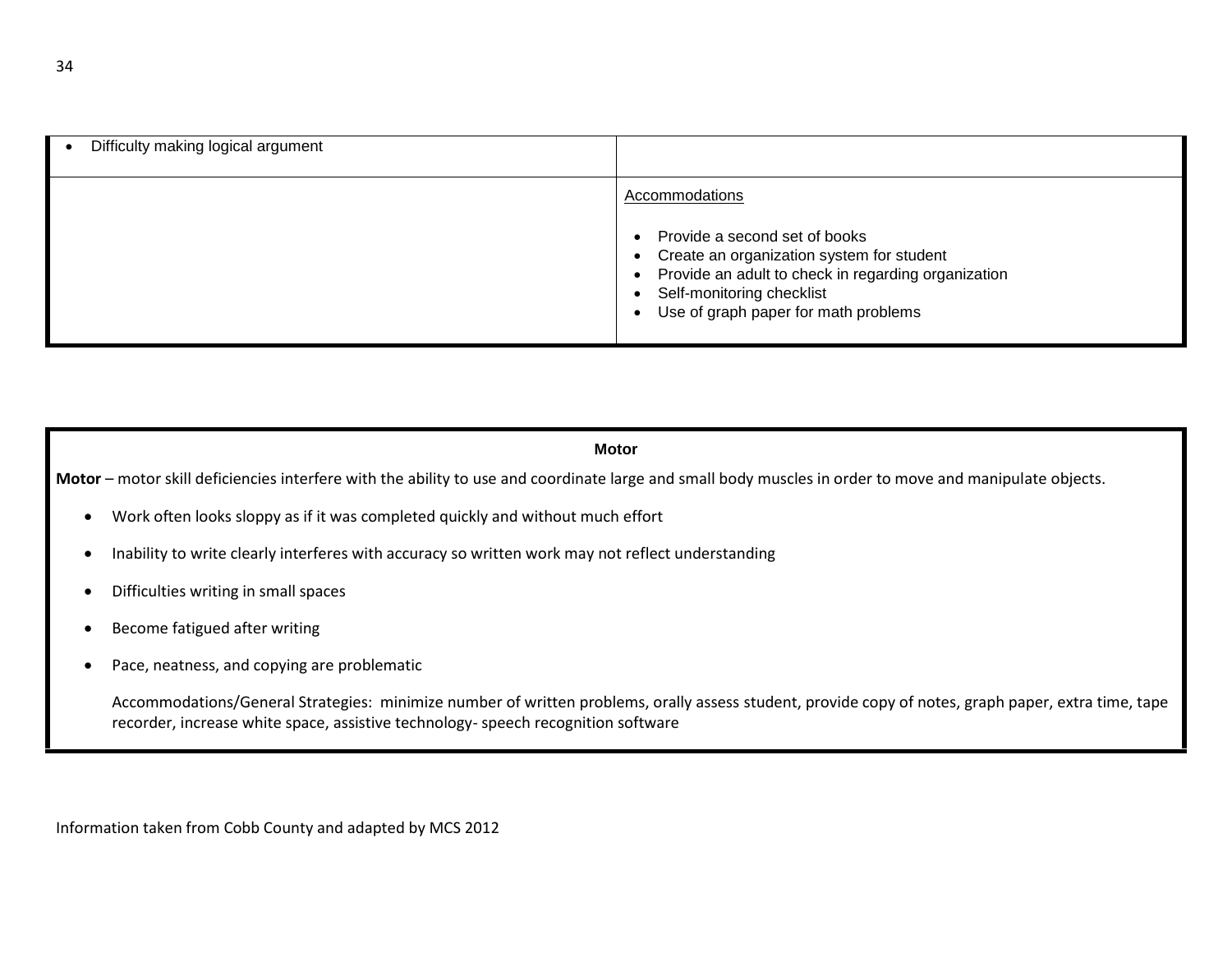### **Expressive Language**

Expressive Language- The production of language that is understood by and meaningful to others

- Inability to complete rapid oral drills
- Difficulty counting
- Difficulty explaining their thoughts orally
- Difficulty explaining how to complete a problem orally
- Uses incorrect grammar or syntax
- Lacks specificity
- Jumps from topic to topic
- Has limited use of vocabulary
- Difficulty finding the right word to communicate
- Uses social language poorly
- Is afraid to ask questions
- Has difficulty discussing abstract, temporal, or spatial concepts
- Often does not provide enough information to the listener
- Accommodations/General Strategies: concrete or pictorial representations, minimize number of written problems and/or written assignments, provide copy of notes, extra time, increase white space, require written and verbal communication, assistive tech – draft builder, co-writer

### **Receptive Language**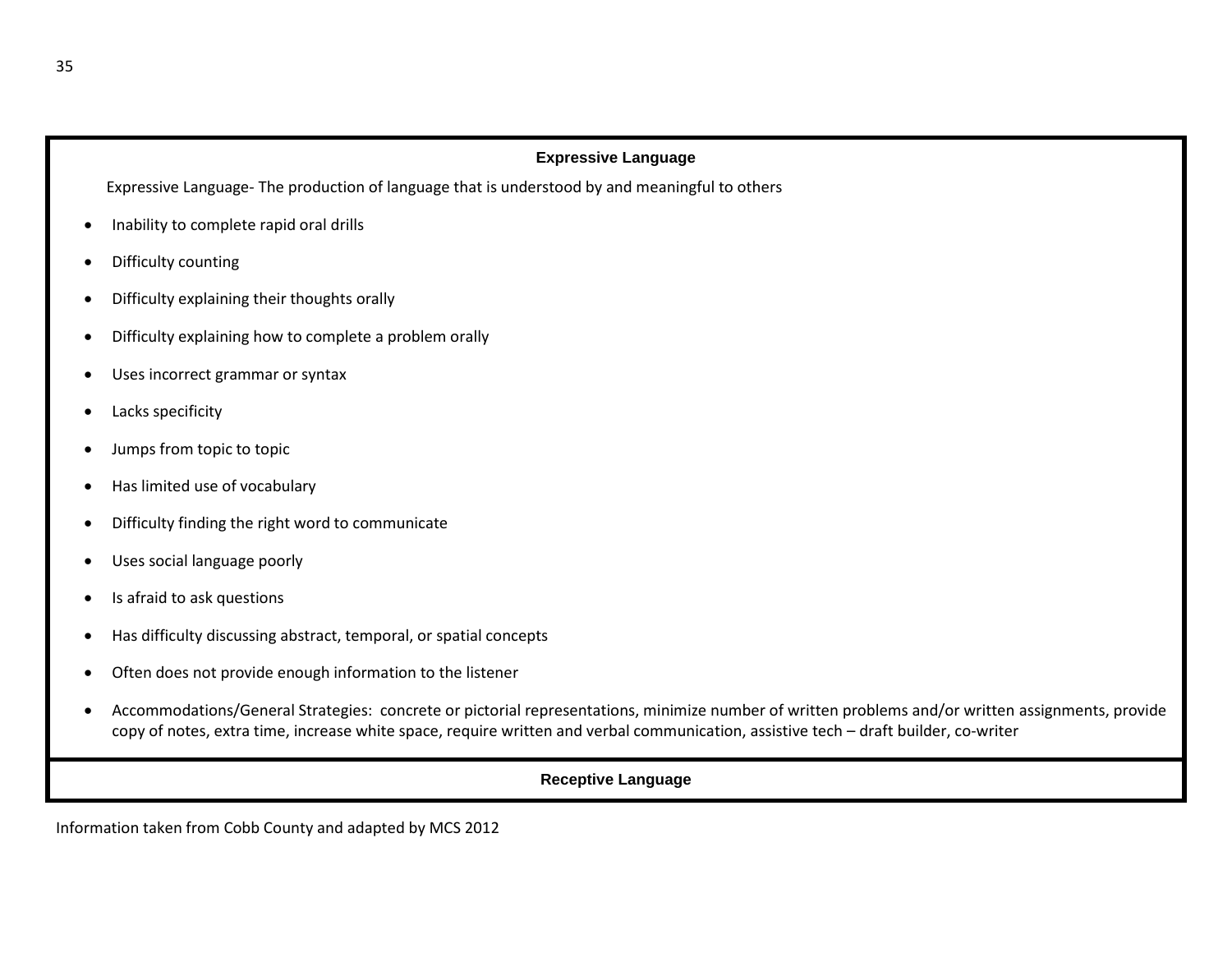Receptive Language- The ability to understand what is meant by spoken communication.

- Difficulty relating words to meaning (connecting vocabulary words with an understanding of a mathematical concepts such as first and greater than)
- Difficulty with words that have multiple meanings
- Difficulty with writing notes or problems from dictation
- Difficulty following oral directions
- Difficulty solving word problems
- Become confused when irrelevant information is included in word problems
- Difficulty reading due to lack of comprehension of vocabulary
- Does not respond to questions appropriately
- Cannot think abstractly or comprehend abstractions as idioms
- Cannot retain information presented verbally
- Cannot recall sequences of ideas presented orally
- May confuse the sounds of letters that are similar
- Has difficulty understanding humor or figurative language
- Has difficulty comprehending compound and complex sentences
- Has difficulty comprehending concepts showing quantity, function, comparative size, and temporal and spatial relationships
- Accommodations/General Strategies: concrete or pictorial representations, slow rate of speech, use of appropriate language/vocabulary, structured environment, variety in lessons, mnemonics, extra time, tape recorder, written and verbal assignments and directions, copy of notes, simplify directions